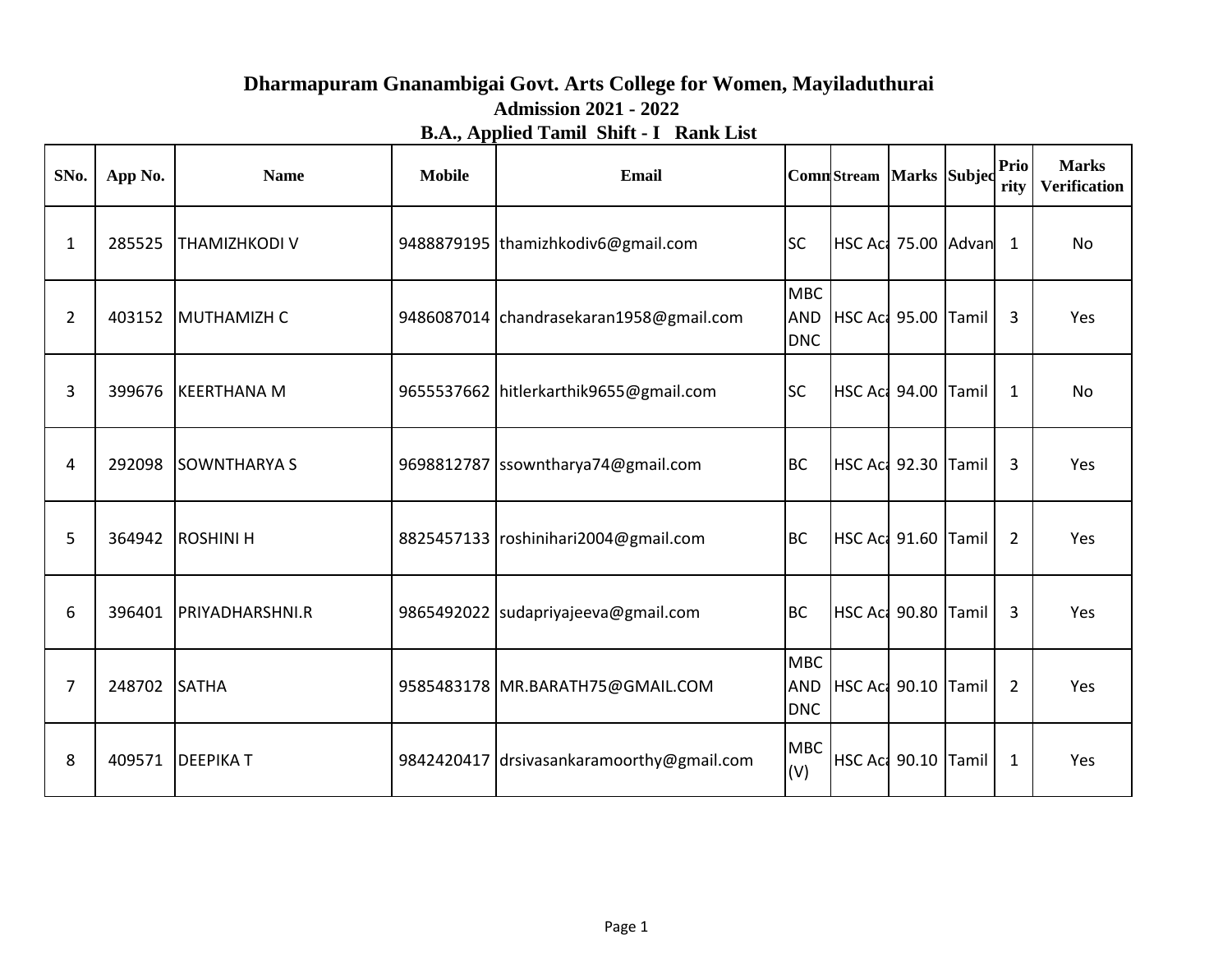|  |  |  |  | <b>B.A., Applied Tamil Shift - I Rank List</b> |
|--|--|--|--|------------------------------------------------|
|--|--|--|--|------------------------------------------------|

| SNo. | App No. | <b>Name</b>                | <b>Mobile</b> | <b>Email</b>                                   |                          | ComnStream Marks Subjec |  | Prio<br>rity   | <b>Marks</b><br><b>Verification</b> |
|------|---------|----------------------------|---------------|------------------------------------------------|--------------------------|-------------------------|--|----------------|-------------------------------------|
| 9    | 293504  | <b>ABARNAR</b>             |               | 9787294758 abarnaraji2003@gmail.com            | <b>SC</b>                | HSC Ac 90.00 Tamil      |  | $\overline{2}$ | No                                  |
| 10   | 458407  | THIRISHA R                 |               | 8248981089 THIRISHAR062004@GMAIL.COM           | <b>SC</b>                | HSC Aci 89.80 Tamil     |  | 3              | Yes                                 |
| 11   | 416074  | <b>ARCHANAS</b>            |               | 8838163169 archanasantha16@gmail.com           | <b>SC</b>                | HSC Act 89.70 Tamil     |  | $\mathbf{1}$   | Yes                                 |
| 12   | 348070  | SANGEETHA V                |               | 9384491253 estharrajg02@gmail.com              | <b>SC</b>                | HSC Act 89.10 Tamil     |  | $\overline{2}$ | Yes                                 |
| 13   | 381852  | <b>THIREPURA SUNDARI M</b> |               | 9790319295  thirepurasundari0804@gmail.com     | <b>SC</b>                | HSC Aci 88.70 Tamil     |  | 2              | No                                  |
| 14   | 438011  | <b>NITHYA A</b>            |               | 7826095570 nithyaappaduraitdv@gmail.com        | <b>MBC</b><br><b>DNC</b> | AND HSC Act 88.70 Tamil |  | $\mathbf 1$    | Yes                                 |
| 15   | 440307  | MAHALAKSHMI R              |               | 9786764002   rmahalakshmi 2110@gmail.com       |                          | MBC HSC Ac 88.60 Tamil  |  | 5              | No                                  |
| 16   | 452458  | <b>SOUNDARYAK</b>          |               | 6379356727 sowntharyasowntharya72@gmail.com BC |                          | HSC Aci 88.30 Tamil     |  | $\mathbf{1}$   | Yes                                 |
| 17   | 451634  | <b>SANDHIYA B</b>          |               | 8489248139 sandhiyamano26@gmail.com            | <b>ST</b>                | HSC Act 88.00 Tamil     |  | 3              | No                                  |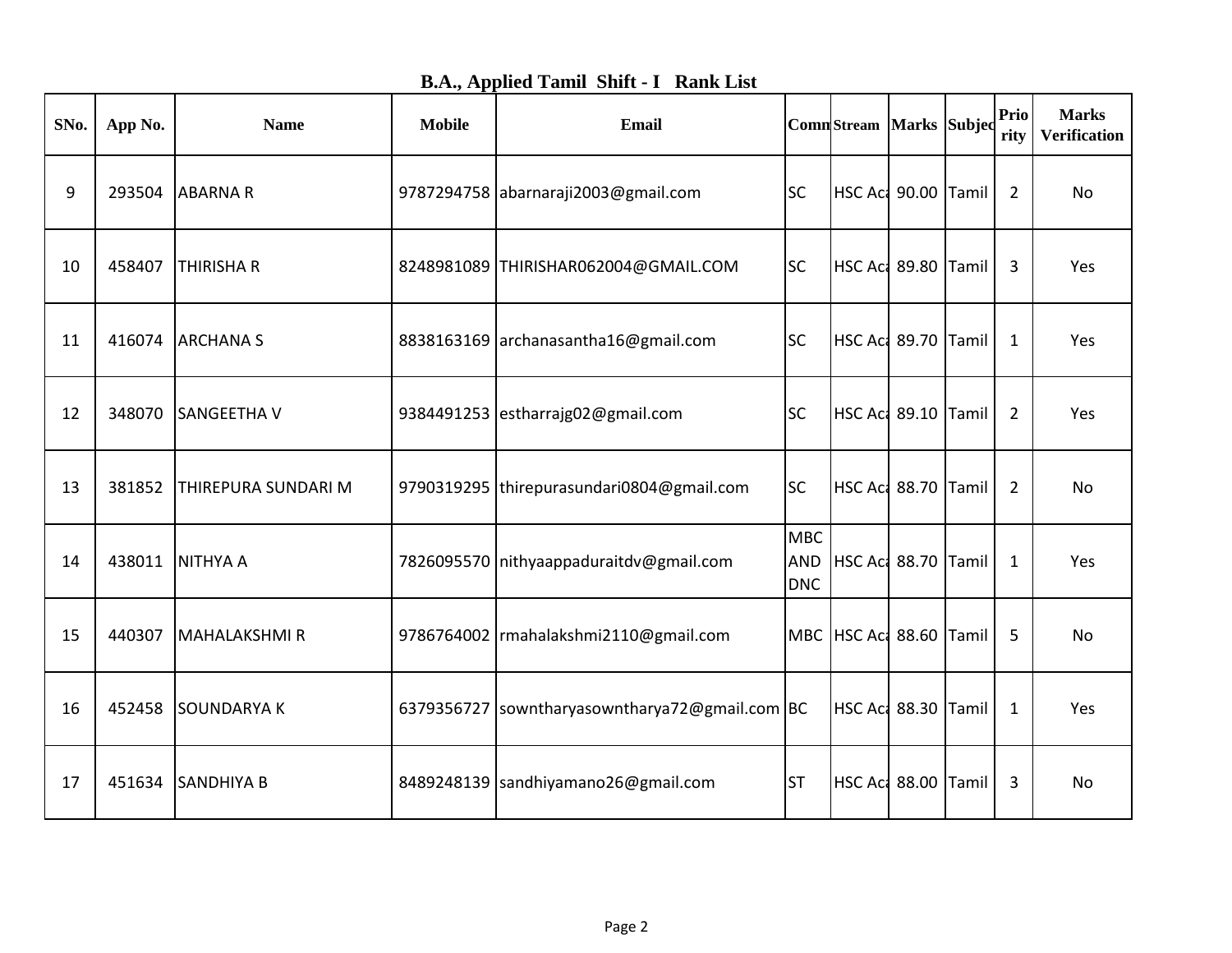|  |  |  |  | <b>B.A., Applied Tamil Shift - I Rank List</b> |
|--|--|--|--|------------------------------------------------|
|--|--|--|--|------------------------------------------------|

| SNo. | App No. | <b>Name</b>             | <b>Mobile</b> | Email                                    |                          | ComnStream Marks Subjec |                            | Prio<br>rity   | <b>Marks</b><br><b>Verification</b> |
|------|---------|-------------------------|---------------|------------------------------------------|--------------------------|-------------------------|----------------------------|----------------|-------------------------------------|
| 18   | 404095  | <b>DEEPIKAD</b>         |               | 7826806645 deepika062003d@gmail.com      | <b>SC</b>                | HSC Ac 88.00 Tamil      |                            | $\overline{2}$ | <b>No</b>                           |
| 19   | 432721  | <b>SELVAPRIYA S</b>     |               | 9600524597   navaneethank521@gmail.com   | <b>MBC</b><br>(V)        | HSC Act 87.90 Tamil     |                            | 6              | Yes                                 |
| 20   | 420401  | <b>DIVYADHARSHINI N</b> |               | 9790346968   muthumozhikanchi@gmail.com  | <b>SC</b>                | HSC Aci 87.60 Tamil     |                            | 5              | Yes                                 |
| 21   | 312765  | <b>SRIDHARSHINI P</b>   |               | 9865193389   purushothamang968@gmail.com | <b>BC</b>                | HSC Act 87.30 Tamil     |                            | 2              | Yes                                 |
| 22   | 415467  | <b>SANGEETHAR</b>       |               | 7550333492   leninlenin 26011@gmail.com  | <b>SC</b>                | HSC Aci 87.20 Tamil     |                            | 2              | Yes                                 |
| 23   | 203271  | <b>KARTHIKA S</b>       |               | 6385729651 sathishxerox14@gmail.com      | <b>SC</b>                | HSC Act 87.20 Tamil     |                            | $\mathbf 1$    | Yes                                 |
| 24   | 271427  | VELVIZHI                |               | 6369070493   rahulinet 2305@gmail.com    | <b>MBC</b><br><b>DNC</b> | AND HSC Act 86.80 Tamil |                            | $\overline{2}$ | No                                  |
| 25   | 331118  | <b>ABINAYA A</b>        |               | 8675764351   pssankaramsa@gmail.com      | <b>MBC</b><br>(V)        | HSC Act 86.80 Tamil     |                            | 4              | Yes                                 |
| 26   | 375901  | <b>SATHYAN</b>          |               | 6374790083 umasaravanan656@gmail.com     | <b>MBC</b><br>(V)        |                         | <b>HSC Aci 86.80 Tamil</b> | 1              | Yes                                 |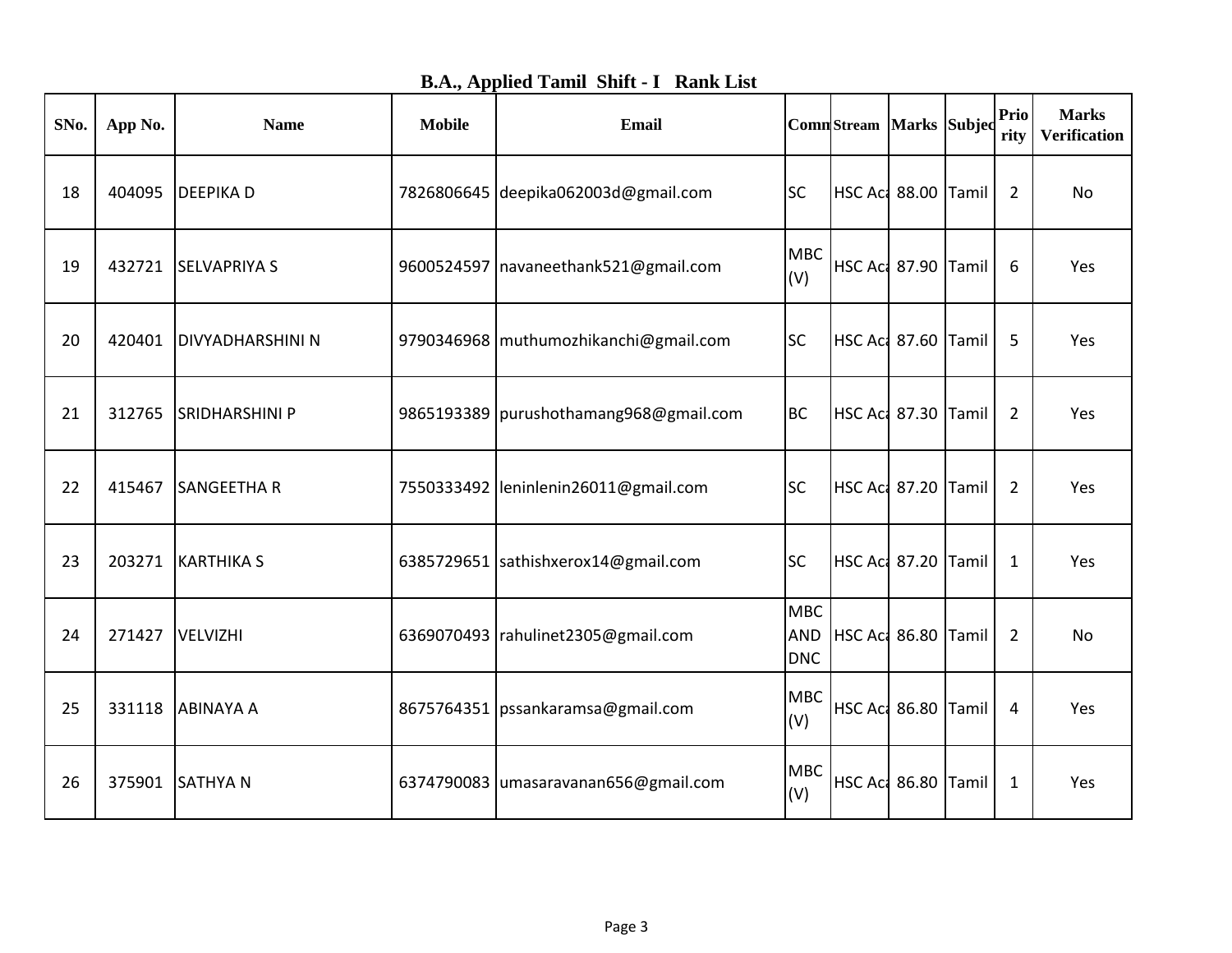| SNo. | App No. | <b>Name</b>          | <b>Mobile</b> | <b>Email</b>                                   |                          | ComnStream Marks Subjec    |  | Prio<br>rity   | <b>Marks</b><br><b>Verification</b> |
|------|---------|----------------------|---------------|------------------------------------------------|--------------------------|----------------------------|--|----------------|-------------------------------------|
| 27   | 280832  | MAHALAKSHMI M        |               | 9943663023   maha91842@gmail.com               | <b>MBC</b><br>(V)        | HSC Act 86.60 Tamil        |  | $\overline{2}$ | Yes                                 |
| 28   | 410889  | <b>SUBBULAKSHMIG</b> |               | 8489249779 subbulakshmis271@gmail.com          | <b>MBC</b><br><b>DNC</b> | AND   HSC Ac 86.50   Tamil |  | 2              | Yes                                 |
| 29   | 397987  | <b>SHANGARI G</b>    |               | 7904606419   shangarigovindaraju2004@gmail.com | <b>MBC</b><br>(V)        | HSC Act 85.80 Tamil        |  | $\overline{2}$ | Yes                                 |
| 30   | 440945  | <b>ROOPAD</b>        |               | 9751730450 raahulinet2310@gmail.com            | <b>MBC</b><br><b>DNC</b> | AND HSC Act 85.80 Tamil    |  | $\mathbf{1}$   | No                                  |
| 31   | 440807  | ANUSHIYADEVI         |               | 9047236067 nithimurugan2006@gmail.com          | <b>MBC</b><br>(V)        | HSC Act 85.00 Tamil        |  | 1              | No                                  |
| 32   | 202954  | <b>SWATHI</b>        |               | 7904256152 dkrmyl@gmail.com                    |                          | MBC HSC Act 85.00 Tamil    |  | 1              | Yes                                 |
| 33   | 351599  | <b>THIRISHA S</b>    |               | 9843740296   premasasi 200402@gmail.com        | <b>SC</b>                | HSC Act 84.90 Tamil        |  | 2              | Yes                                 |
| 34   | 299182  | <b>ABINAYA S</b>     |               | 9092513519 rithikabirithikabi@gmail.com        | <b>MBC</b><br>(V)        | HSC Aci 84.80 Tamil        |  | $\overline{2}$ | Yes                                 |
| 35   | 302208  | <b>KAVYA K</b>       |               | 9342712693 kavyasam@gmail.com                  | <b>MBC</b><br>(V)        | <b>HSC Ac: 84.80 Tamil</b> |  | $\overline{2}$ | Yes                                 |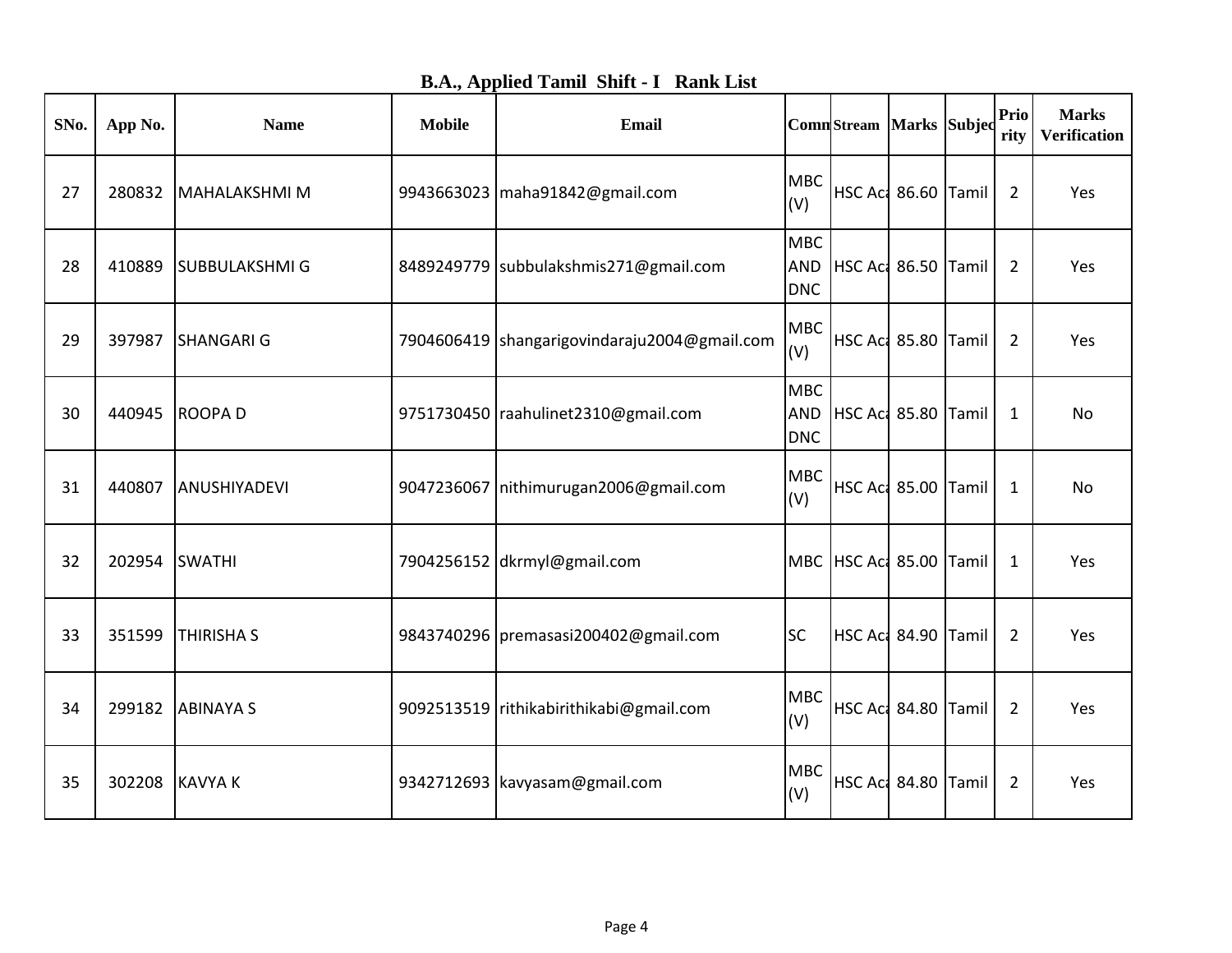| <b>B.A., Applied Tamil Shift - I Rank List</b> |  |  |  |  |  |
|------------------------------------------------|--|--|--|--|--|
|------------------------------------------------|--|--|--|--|--|

| SNo. | App No. | <b>Name</b>         | <b>Mobile</b> | Email                                    |                                        | ComnStream Marks Subjec    |  | Prio<br>rity   | <b>Marks</b><br><b>Verification</b> |
|------|---------|---------------------|---------------|------------------------------------------|----------------------------------------|----------------------------|--|----------------|-------------------------------------|
| 36   | 415879  | <b>SANTHIYA S</b>   |               | 9688984468   nps833861@gmail.com         | <b>SC</b>                              | HSC Ac 84.70 Tamil         |  | 6              | Yes                                 |
| 37   | 340263  | <b>NASITHAR</b>     |               | 6379030724 liyyappanramu1122@gmail.com   | <b>MBC</b><br>(V)                      | HSC Act 84.60 Tamil        |  | $\mathbf{1}$   | Yes                                 |
| 38   | 422537  | <b>JENISHAK</b>     |               | 7092951655 chinnangudivasu@gmail.com     | <b>MBC</b><br><b>AND</b><br><b>DNC</b> | HSC Aci 84.20 Tamil        |  | 1              | Yes                                 |
| 39   | 298479  | <b>ABIRAMIR</b>     |               | 6374686604   rabirami266@gmail.com       | <b>MBC</b><br>(V)                      | HSC Act 84.10 Tamil        |  | $\mathbf{1}$   | Yes                                 |
| 40   | 237956  | <b>VINOTHAK</b>     |               | 8940907433 vinokrishvip2002@gmail.com    | <b>SC</b>                              | HSC Ac 83.70 Tamil         |  | $\overline{2}$ | Yes                                 |
| 41   | 409169  | <b>BAVADHARANIM</b> |               | 9843680507   nm851620@gmail.com          | <b>SC</b>                              | <b>HSC Act 83.50 Tamil</b> |  | 4              | Yes                                 |
| 42   | 428286  | <b>GOPIKA S</b>     |               | 9715698446   mahiraj 5619@gmail.com      | <b>MBC</b><br>(V)                      | HSC Act 83.50 Tamil        |  | 3              | Yes                                 |
| 43   | 373816  | NITHIYABHARATHI R   |               | 8111099050 nithiyarbharathi@gmail.com    | <b>MBC</b><br>(V)                      | <b>HSC Act 82.40 Tamil</b> |  | 10             | Yes                                 |
| 44   | 315844  | <b>ANITHA G</b>     |               | 6379184414 anithagurumoorthy04@gmail.com | <b>MBC</b><br>(V)                      | <b>HSC Vol 82.30 Tamil</b> |  | 4              | Yes                                 |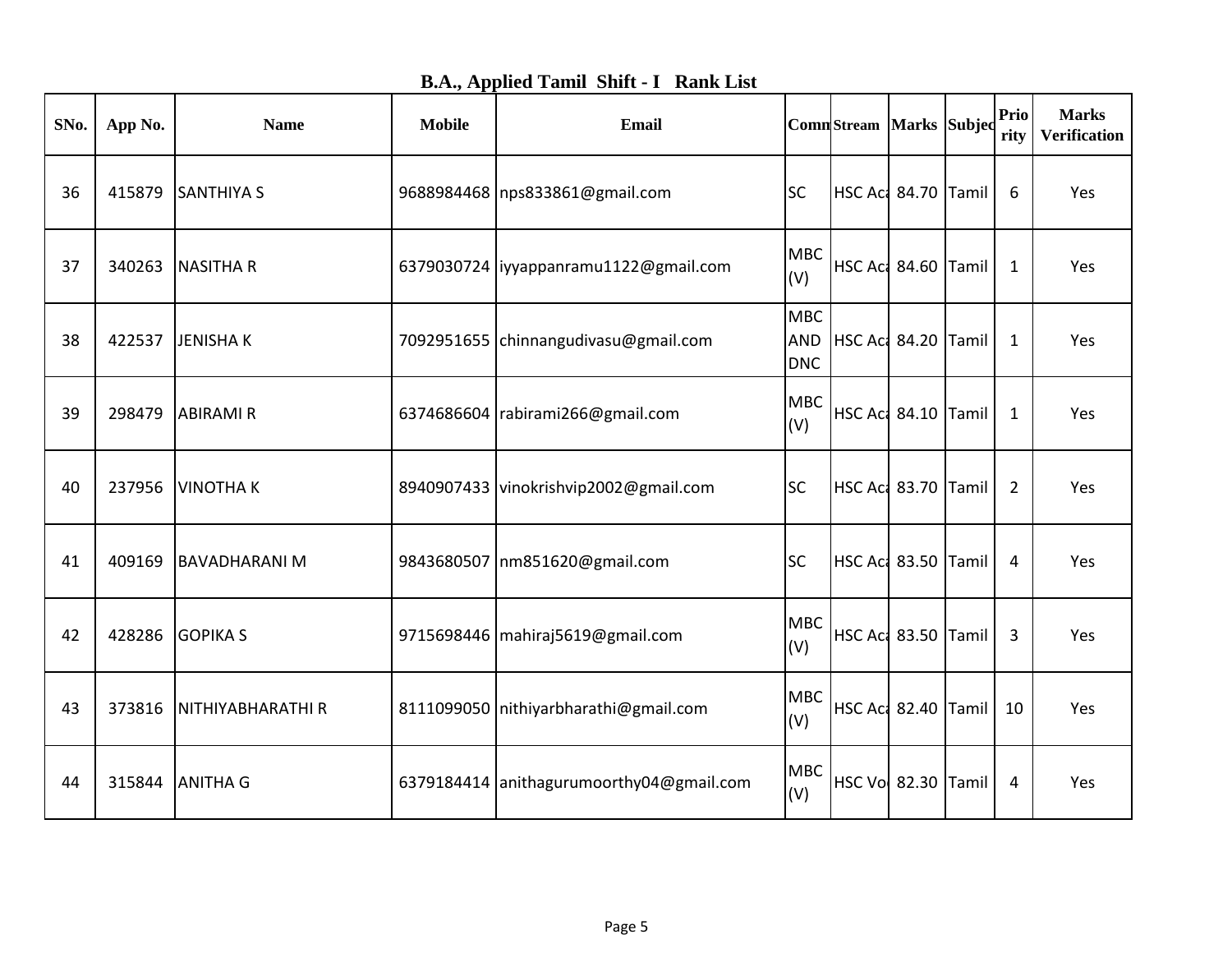|  |  |  |  | <b>B.A., Applied Tamil Shift - I Rank List</b> |
|--|--|--|--|------------------------------------------------|
|--|--|--|--|------------------------------------------------|

| SNo. | App No. | <b>Name</b>       | <b>Mobile</b> | <b>Email</b>                                |                   | <b>Comn</b> Stream Marks Subjed |  | Prio<br>rity   | <b>Marks</b><br><b>Verification</b> |
|------|---------|-------------------|---------------|---------------------------------------------|-------------------|---------------------------------|--|----------------|-------------------------------------|
| 45   | 446783  | NIRMALADEVI       |               | 9751921703   nirmaladevim2003@gmail.com     | <b>ST</b>         | HSC Aci 82.00 Tamil             |  | $\overline{2}$ | No                                  |
| 46   | 258840  | POONGUZHALI M     |               | 9976961136 stephenrajmathi@gmail.com        | <b>SC</b>         | HSC Act 81.60 Tamil             |  | 3              | Yes                                 |
| 47   | 278006  | LISA R            |               | 7373358186   rlisa7019@gmail.com            | <b>MBC</b><br>(V) | <b>HSC Act 81.30 Tamil</b>      |  | 3              | Yes                                 |
| 48   | 407586  | <b>SUMITHRA R</b> |               | 6382753737 saia2zmultimedia@gmail.com       | <b>MBC</b><br>(V) | HSC Vo 80.80 Tamil              |  | 1              | Yes                                 |
| 49   | 409004  | <b>SATHIYA R</b>  |               | 6380622784 santhoshramesh719@gmail.com      | <b>SCA</b>        | HSC Aci 80.60 Tamil             |  | 2              | Yes                                 |
| 50   | 497580  | <b>PRADEEPA G</b> |               | 8248611467   pradeepagunasekaran5@gmail.vom | <b>BC</b>         | HSC Act 80.40 Tamil             |  | 2              | Yes                                 |
| 51   | 433946  | <b>SUBASRIS</b>   |               | 9500230319 senthamilzhkarpagam4@gmail.com   | <b>SC</b>         | HSC Act 80.00 Tamil             |  | 3              | Yes                                 |
| 52   | 229454  | <b>NANDHINIK</b>  |               | 9944177020 kalainandhini1115@gmail.com      | <b>SC</b>         | HSC Act 79.90 Tamil             |  | $\mathbf{1}$   | Yes                                 |
| 53   | 406422  | <b>AARTHIR</b>    |               | 8098536024 akalya19062001@gmail.com         | <b>SC</b>         | HSC Act 79.50 Tamil             |  | $\mathbf{1}$   | Yes                                 |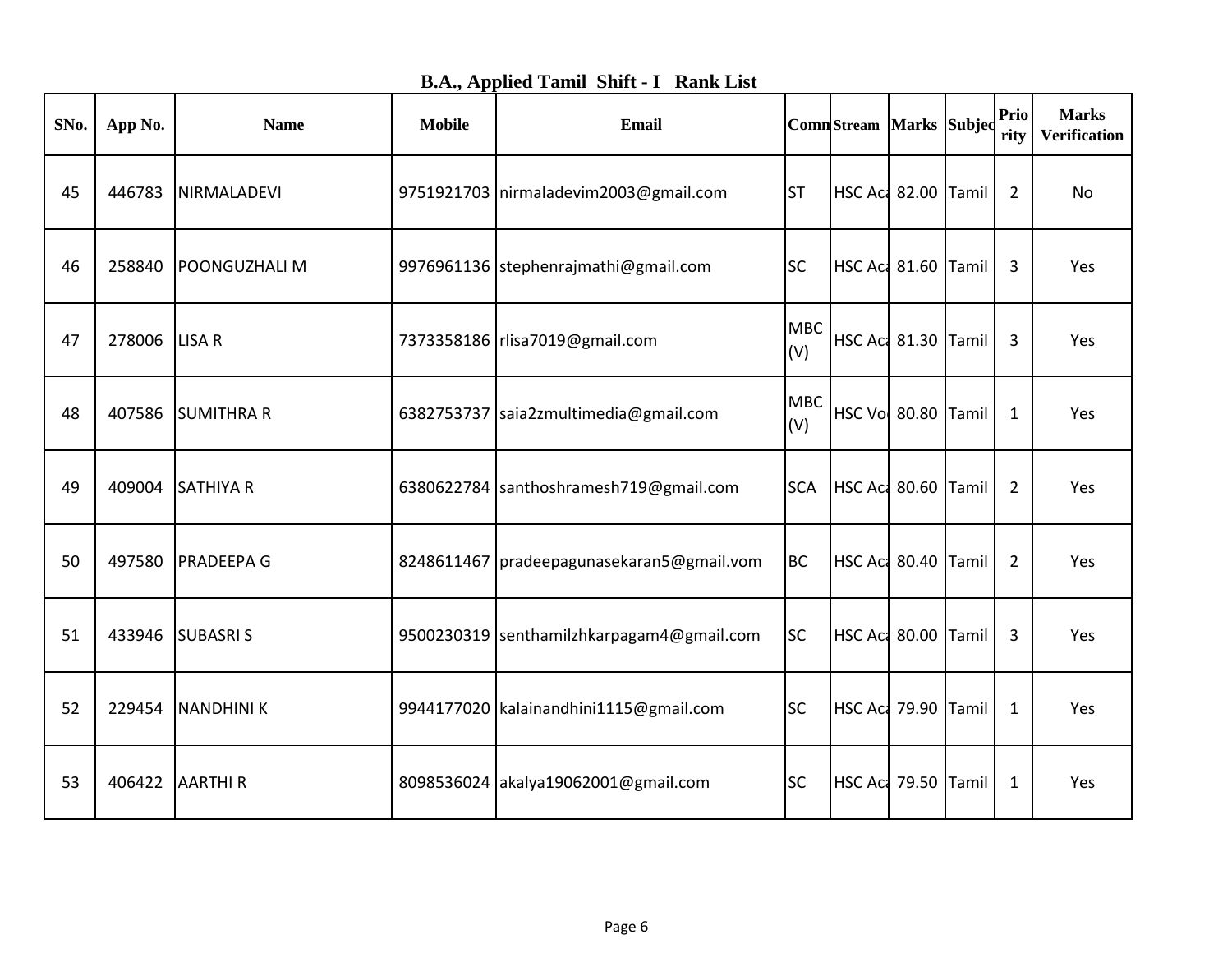| <b>B.A., Applied Tamil Shift - I Rank List</b> |  |
|------------------------------------------------|--|
|------------------------------------------------|--|

| SNo. | App No. | <b>Name</b>             | <b>Mobile</b> | Email                                           |                                        | ComnStream Marks Subjec    |  | Prio<br>rity   | <b>Marks</b><br><b>Verification</b> |
|------|---------|-------------------------|---------------|-------------------------------------------------|----------------------------------------|----------------------------|--|----------------|-------------------------------------|
| 54   | 331123  | <b>ABINAYA M</b>        |               | 9787279895 abinayamari6@gmail.com               | <b>SC</b>                              | HSC Aci 79.50 Tamil        |  | 1              | Yes                                 |
| 55   | 351195  | <b>EYALVIZHI R</b>      |               | 7604959235 eyalvizhiraja04@gmail.com            | <b>SC</b>                              | HSC Act 79.50 Tamil        |  | $\overline{2}$ | Yes                                 |
| 56   | 455355  | <b>RAJARAJESHWARI R</b> |               | 8438648859 babineshbabinesh760@gmail.com        | <b>SC</b>                              | <b>HSC Ac: 79.40 Tamil</b> |  | $\mathbf{1}$   | No                                  |
| 57   | 273303  | <b>SABINA</b>           |               | 9025509995 salmanstylies108@gmail.com           | <b>MBC</b><br><b>AND</b><br><b>DNC</b> | HSC Act 78.70 Tamil        |  | 1              | Yes                                 |
| 58   | 318008  | <b>RISHANTHINI S</b>    |               | 9345450517 gopigopi40169@gmail.com              | <b>SC</b>                              | HSC Act 78.60 Tamil        |  | $\mathbf{1}$   | Yes                                 |
| 59   | 244412  | <b>PAVITHRADEVI S</b>   |               | 7094252689   pavithradevisambantham22@gmail.com |                                        | HSC Act 78.50 Tamil        |  | $\overline{2}$ | Yes                                 |
| 60   | 442135  | Mahalakshmi.p           |               | 8524013764 subasngee11@gmail.com                | <b>MBC</b><br>(V)                      | HSC Act 78.50 Tamil        |  | 3              | Yes                                 |
| 61   | 344653  | <b>KARTHIKA K</b>       |               | 8523962480 subbu9151@gmail.com                  | <b>MBC</b><br>(V)                      | <b>HSC Act 78.20 Tamil</b> |  | $\mathbf{1}$   | Yes                                 |
| 62   | 479089  | <b>ABITHAP</b>          |               | 8754739498 abithap1006@gmail.com                | <b>SC</b>                              | HSC Act 78.20 Tamil        |  | $\overline{2}$ | Yes                                 |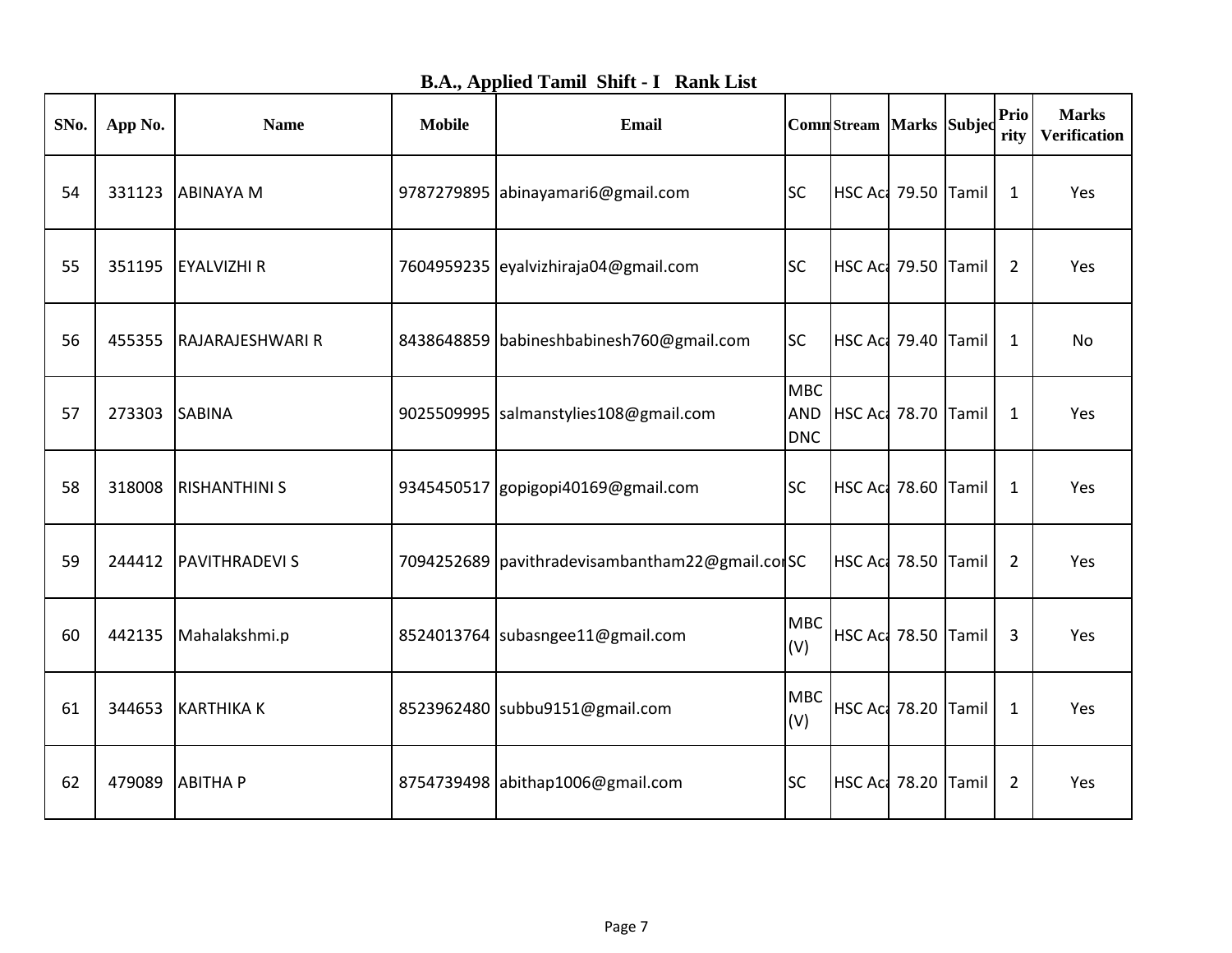| <b>B.A., Applied Tamil Shift - I Rank List</b> |  |  |
|------------------------------------------------|--|--|
|------------------------------------------------|--|--|

| SNo. | App No. | <b>Name</b>            | <b>Mobile</b> | <b>Email</b>                                    |                                        | ComnStream Marks Subjec    |  | Prio<br>rity   | <b>Marks</b><br><b>Verification</b> |
|------|---------|------------------------|---------------|-------------------------------------------------|----------------------------------------|----------------------------|--|----------------|-------------------------------------|
| 63   | 336291  | <b>ABINAYA G</b>       |               | 9791033786 abinayagunasekaran2052004@gmail.cdSC |                                        | HSC Act 77.70 Tamil        |  | $\overline{2}$ | Yes                                 |
| 64   | 381722  | <b>SARASWATHI B</b>    |               | 9585691282   saraswathi.balakirshnan@gmail.com  | <b>MBC</b><br><b>AND</b><br><b>DNC</b> | HSC Aci 77.70 Tamil        |  | 1              | Yes                                 |
| 65   | 400555  | <b>JAGATHISHWARI J</b> |               | 9384974042 sasthakaninimaiam@gmail.com          | <b>MBC</b><br>(V)                      | <b>HSC Ac: 77.60 Tamil</b> |  | $\overline{2}$ | No                                  |
| 66   | 302704  | SRIHA                  |               | 9486999691 srksridhar2019@gmail.com             | <b>SC</b>                              | HSC Act 77.50 Tamil        |  | 3              | Yes                                 |
| 67   | 500376  | <b>EZHILPRABA V</b>    |               | 6383713084 ezhilprabha22@gmail.com              | <b>SC</b>                              | HSC Aci 77.40 Tamil        |  | 3              | Yes                                 |
| 68   | 317560  | NITHYASRI M            |               | 8489753074   kamalipalani65@gmail.com           | <b>MBC</b><br>(V)                      | HSC Aci 77.30 Tamil        |  | $\overline{2}$ | Yes                                 |
| 69   | 351156  | <b>ASVATHIK</b>        |               | 8220199471 asvathi7506@gmail.com                | <b>MBC</b><br>(V)                      | <b>HSC Act 77.30 Tamil</b> |  | $\overline{2}$ | Yes                                 |
| 70   | 340550  | JEMSIRA AFRIN L        |               | 8056397453 arunmyd10@gmail.com                  |                                        | BCM HSC Ac 77.30 Tamil     |  | 1              | Yes                                 |
| 71   | 468409  | <b>VIJAYALAKSHMI N</b> |               | 9342890526 vijaya06052004@gmail.com             | <b>MBC</b><br><b>AND</b><br><b>DNC</b> | HSC Aci 77.30 Tamil        |  | 1              | <b>No</b>                           |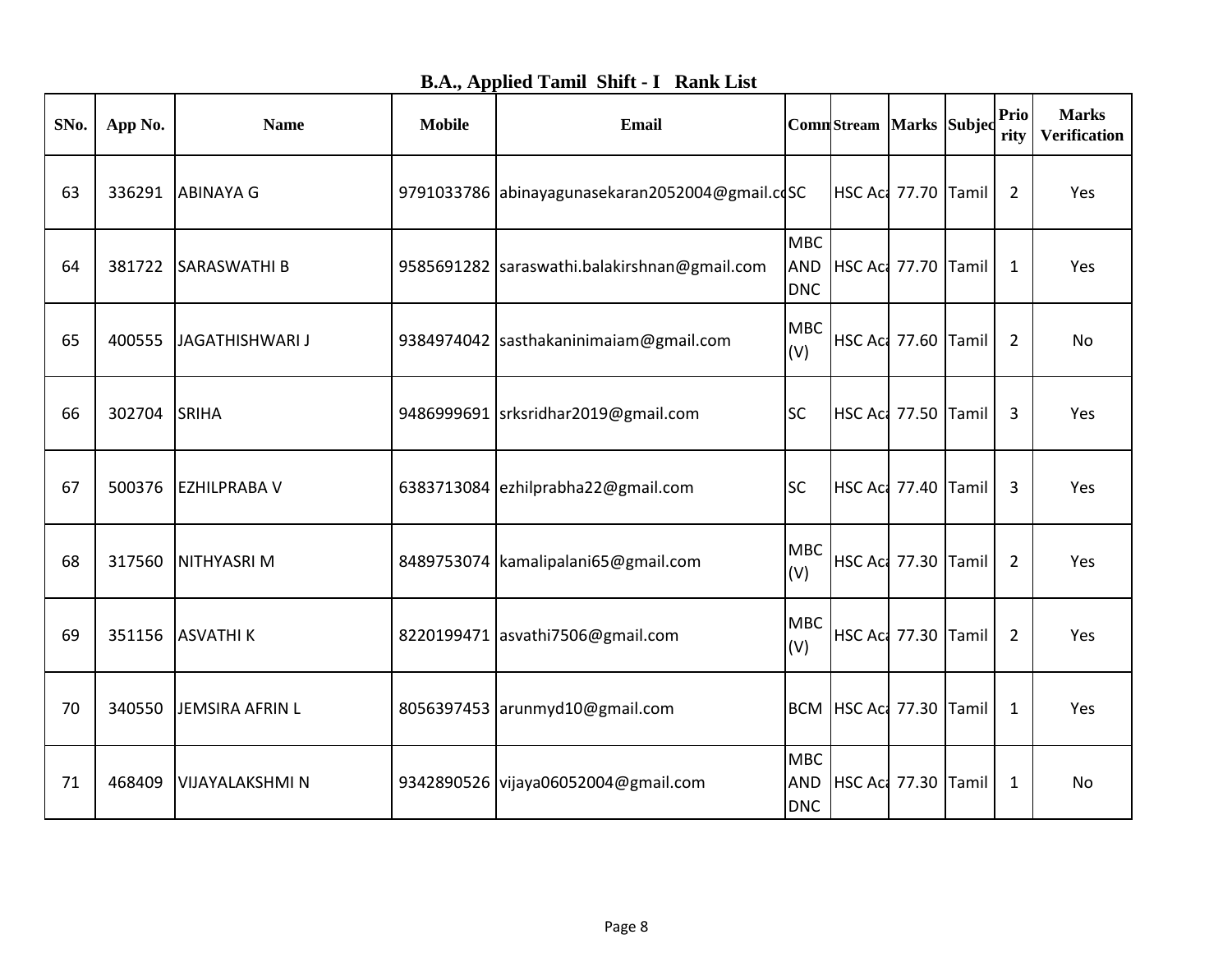| SNo. | App No. | <b>Name</b>            | <b>Mobile</b> | <b>Email</b>                               |                          | ComnStream Marks Subjec    |  | Prio<br>rity   | <b>Marks</b><br><b>Verification</b> |
|------|---------|------------------------|---------------|--------------------------------------------|--------------------------|----------------------------|--|----------------|-------------------------------------|
| 72   | 239788  | <b>SAKTHIS</b>         |               | 9843226353 sakthikalaiyarasi2003@gmail.com | <b>MBC</b><br>(V)        | HSC Vo 77.20 Tamil         |  | $\overline{2}$ | Yes                                 |
| 73   | 263824  | <b>GOWRI A</b>         |               | 9789618135 alagara544@gmail.com            | <b>MBC</b><br><b>DNC</b> | AND HSC Ac 77.20 Tamil     |  | 1              | Yes                                 |
| 74   | 266050  | <b>VIJAYALAKSHMI N</b> |               | 8838904703   vv2050181@gmail.com           | <b>MBC</b><br><b>DNC</b> | AND   HSC Ac 77.20   Tamil |  | 1              | Yes                                 |
| 75   | 408549  | <b>GAYATHRIK</b>       |               | 8438776326 gaytrigayithri@gmail.com        | <b>SC</b>                | HSC Act 77.00 Tamil        |  | $\overline{2}$ | Yes                                 |
| 76   | 438406  | <b>RAJESHWARI M</b>    |               | 9159851859   rajim2605@gmail.com           | <b>MBC</b><br>(V)        | HSC Act 77.00 Tamil        |  | 3              | No                                  |
| 77   | 492061  | <b>PAVITHRA B</b>      |               | 9894296825   pavithrabas 2004@gmail.com    | <b>SC</b>                | HSC Act 77.00 Tamil        |  | 2              | Yes                                 |
| 78   | 241950  | <b>PRIYAR</b>          |               | 8754043449 gokulrajg225@gmail.com          | <b>SC</b>                | HSC Aci 76.70 Tamil        |  | 1              | Yes                                 |
| 79   | 472197  | <b>BAIRAVI M</b>       |               | 9843863295  saranyamurugan841@gmail.com    | <b>MBC</b><br>(V)        | HSC Act 76.50 Tamil        |  | $\overline{2}$ | Yes                                 |
| 80   | 292578  | <b>KAVIYA S</b>        |               | 8681989075 kaviyababby716@gmail.com        | <b>SC</b>                | HSC Act 76.50 Tamil        |  | 2              | Yes                                 |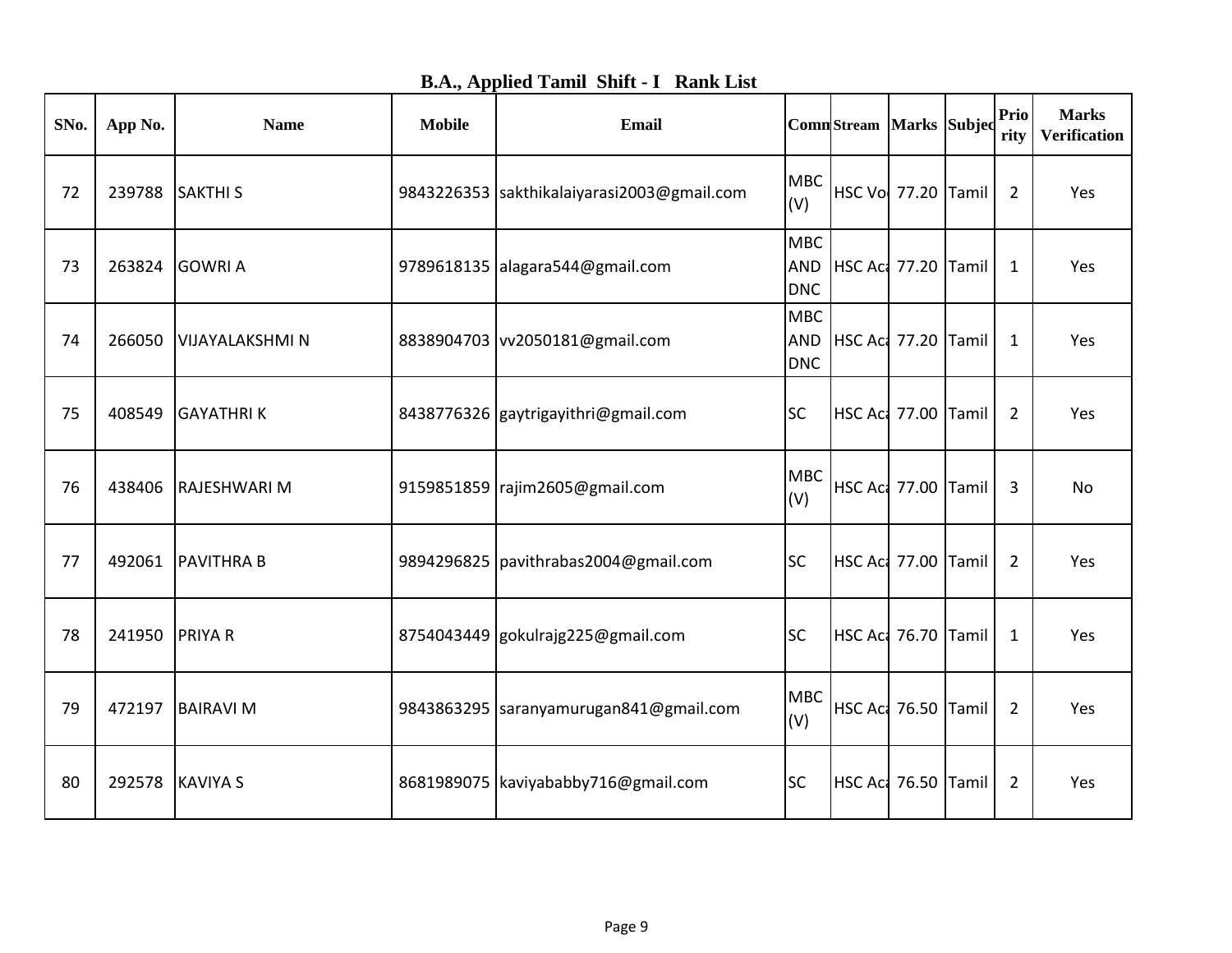|  |  |  |  | <b>B.A., Applied Tamil Shift - I Rank List</b> |
|--|--|--|--|------------------------------------------------|
|--|--|--|--|------------------------------------------------|

| SNo. | App No. | <b>Name</b>         | <b>Mobile</b> | <b>Email</b>                                |                   | ComnStream Marks Subjec |  | Prio<br>rity   | <b>Marks</b><br>Verification |
|------|---------|---------------------|---------------|---------------------------------------------|-------------------|-------------------------|--|----------------|------------------------------|
| 81   | 356933  | <b>DEEPAM</b>       |               | 9342463762 deepamuruga2004@gmail.com        | <b>SC</b>         | HSC Act 76.30 Tamil     |  | $\mathbf{1}$   | Yes                          |
| 82   | 233837  | <b>ABISHAT</b>      |               | 8940499836 thuriusha@gmail.com              | <b>SC</b>         | HSC Act 76.20 Tamil     |  | 1              | Yes                          |
| 83   | 300299  | <b>DEVIPRIYA P</b>  |               | 8940152334 devipriyapalanivel2004@gmail.com | <b>SC</b>         | HSC Act 76.20 Tamil     |  | 3              | Yes                          |
| 84   | 379302  | <b>MAHALAKSHMIS</b> |               | 9787390112   mahalakshmis.ski@gmail.com     | <b>MBC</b><br>(V) | HSC Act 76.20 Tamil     |  | $\overline{3}$ | Yes                          |
| 85   | 270473  | <b>SANTHIYA K</b>   |               | 8489031620 santhiyakv2004@gmail.com         | <b>MBC</b><br>(V) | HSC Act 76.20 Tamil     |  | 1              | Yes                          |
| 86   | 493469  | <b>DHIVYAS</b>      |               | 8925054729 kalai975131@gmail.com            | <b>SC</b>         | HSC Act 76.20 Tamil     |  | 1              | No                           |
| 87   | 420975  | MULLAI P            |               | 9344590061 senthamaraiperumal4@gmail.com    | <b>BC</b>         | HSC Act 76.10 Tamil     |  | 2              | Yes                          |
| 88   | 241486  | <b>ABITHA A</b>     |               | 9626197902  thirukurali1985@gmail.com       | <b>SC</b>         | HSC Act 76.00 Tamil     |  | $\mathbf{1}$   | No                           |
| 89   | 219494  | <b>ABITHA A</b>     |               | 9626197902   ravichandran011969@gmail.com   | <b>SC</b>         | HSC Act 75.90 Tamil     |  | 1              | Yes                          |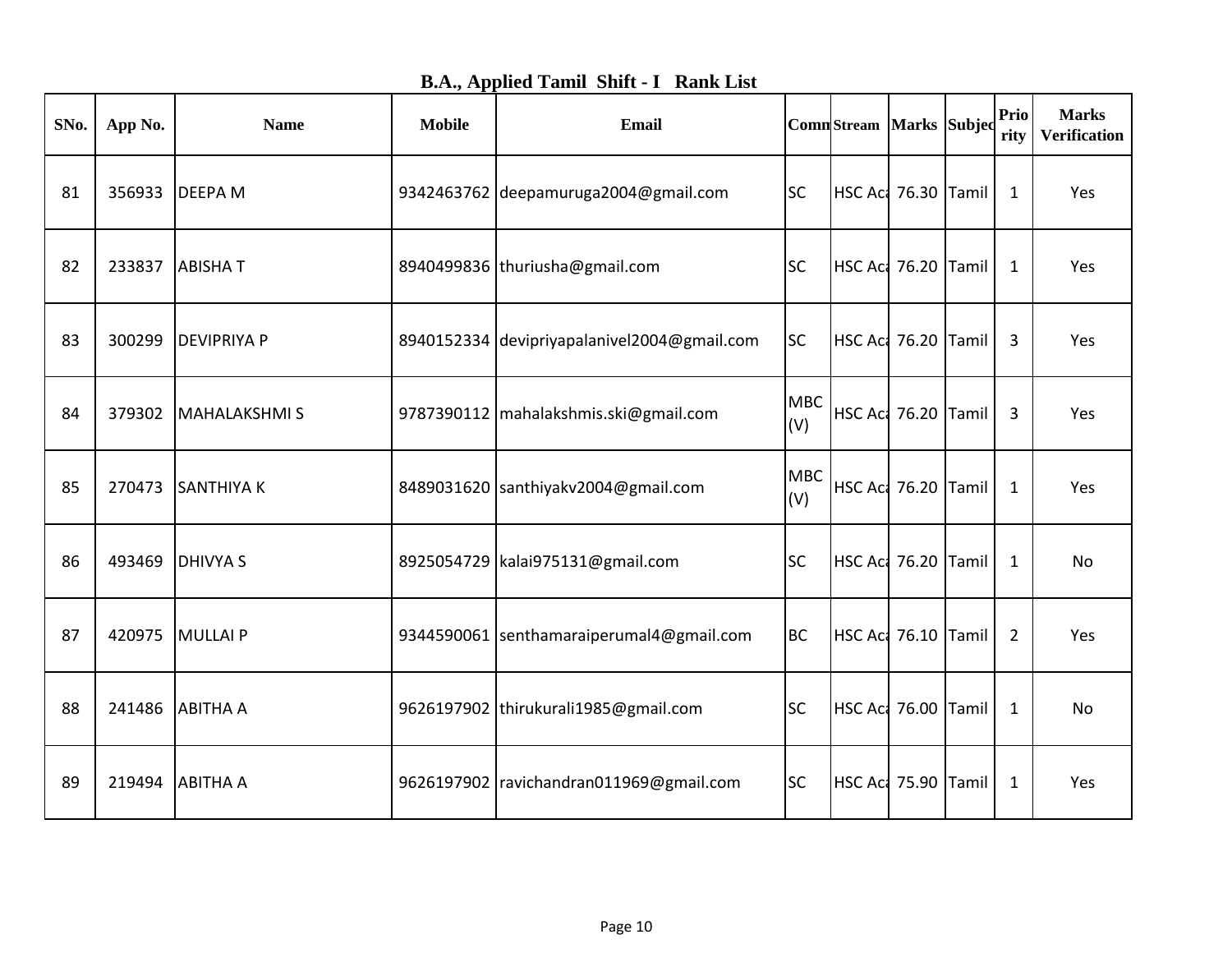| <b>B.A., Applied Tamil Shift - I Rank List</b> |  |  |
|------------------------------------------------|--|--|
|------------------------------------------------|--|--|

| SNo. | App No. | <b>Name</b>     | <b>Mobile</b> | <b>Email</b>                                   |                                        | ComnStream   Marks   Subjed |  | Prio<br>rity   | <b>Marks</b><br><b>Verification</b> |
|------|---------|-----------------|---------------|------------------------------------------------|----------------------------------------|-----------------------------|--|----------------|-------------------------------------|
| 90   | 439674  | <b>ROSHINIM</b> |               | 9943495820   raahulinet 2305@gmail.com         | <b>MBC</b><br><b>AND</b><br><b>DNC</b> | HSC Aci 75.80 Tamil         |  | $\mathbf{1}$   | No                                  |
| 91   | 253227  | <b>ROSHINI</b>  |               | 9943495820 rosinirosini545@gmail.com           | <b>MBC</b><br><b>DNC</b>               | AND   HSC Ac 75.80   Tamil  |  | $\mathbf{1}$   | Yes                                 |
| 92   | 387329  | <b>PRIYAT</b>   |               | 7868974254 priyadhavasimuthu@gmail.com         | <b>BC</b>                              | HSC Act 75.70 Tamil         |  | 3              | No                                  |
| 93   | 439509  | VIJAYALAKSHMI   |               | 9698990594 vijayalakshmisivaguru2004@gmail.com | <b>MBC</b><br>(V)                      | HSC Act 75.60 Tamil         |  | 3              | Yes                                 |
| 94   | 311777  | MANISANKARI M   |               | 8056442879   manisankari062004@gmail.com       | <b>BC</b>                              | HSC Ac 75.50 Tamil          |  | 3              | Yes                                 |
| 95   | 242150  | <b>LAVANYA</b>  |               | 9843497554  lavanyam0620@gmail.com             | <b>SC</b>                              | HSC Act 75.40 Tamil         |  | $\overline{2}$ | Yes                                 |
| 96   | 227973  | <b>SNEHAI</b>   |               | 8870467054 snehahermione27@gmail.com           | <b>SC</b>                              | HSC Ac 75.30 Tamil          |  | $\overline{2}$ | Yes                                 |
| 97   | 310893  | <b>SWATHIM</b>  |               | 7539936743   subamanivannan11990@gmail.com     | <b>SC</b>                              | HSC Act 75.20 Tamil         |  | 3              | Yes                                 |
| 98   | 332914  | <b>DEVIKAK</b>  |               | 9751412609   kkannan 81482@gmail.com           | <b>SC</b>                              | HSC Act 75.20 Tamil         |  | 3              | Yes                                 |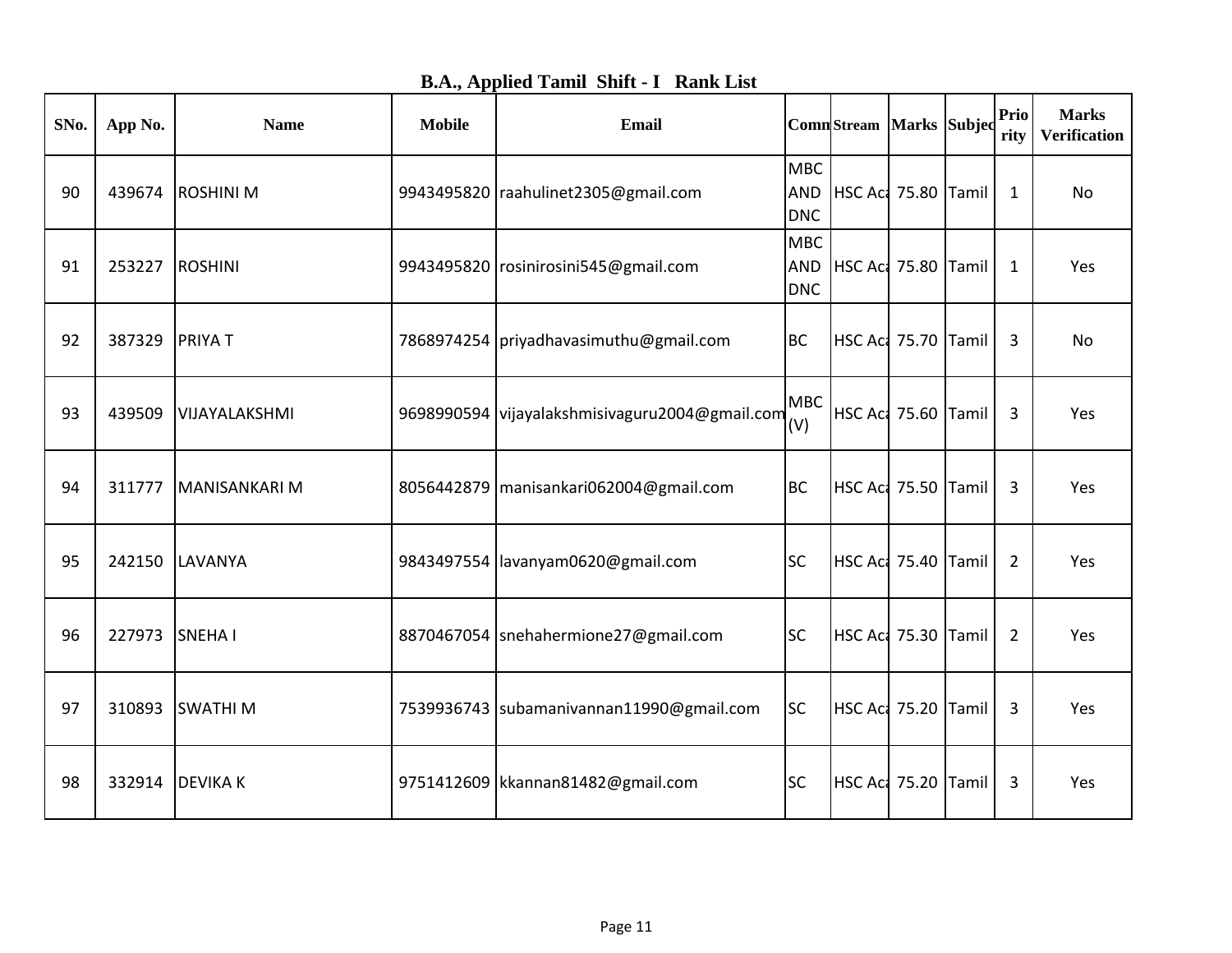| <b>B.A., Applied Tamil Shift - I Rank List</b> |  |  |
|------------------------------------------------|--|--|
|------------------------------------------------|--|--|

| SNo. | App No. | <b>Name</b>       | <b>Mobile</b> | Email                                         |                          | ComnStream Marks Subjec    |                            | <b>Prio</b><br>rity | <b>Marks</b><br><b>Verification</b> |
|------|---------|-------------------|---------------|-----------------------------------------------|--------------------------|----------------------------|----------------------------|---------------------|-------------------------------------|
| 99   | 360250  | KOWSALYA A        |               | 7639124874 chinrasumuga@gmail.com             | <b>BC</b>                | HSC Aci 75.00 Tamil        |                            | $\mathbf{1}$        | Yes                                 |
| 100  | 334529  | KOLANCHI S        |               | 8940802553 boobalanbalan732@gmail.com         | <b>MBC</b><br><b>DNC</b> | AND   HSC Ac 74.90   Tamil |                            | 1                   | Yes                                 |
| 101  | 236761  | <b>KAMATCHI P</b> |               | 9585131088   kamatchipazhanirajan57@gmail.com | BC                       | HSC Act 74.90 Tamil        |                            | 2                   | Yes                                 |
| 102  | 458236  | <b>NIVETHAR</b>   |               | 9786436330 nivethar122004@gmail.com           | <b>SC</b>                | HSC Act 74.70 Tamil        |                            | 3                   | Yes                                 |
| 103  | 268188  | <b>SARUMATHIS</b> |               | 9342332126   sarumathisaravanan2004@gmail.com | <b>MBC</b><br>(V)        | HSC Act 74.60 Tamil        |                            | 2                   | Yes                                 |
| 104  | 402801  | <b>SINDHUJA R</b> |               | 8428856608 vv9950116@gmail.com                | <b>SC</b>                | HSC Aci 74.60 Tamil        |                            | 3                   | Yes                                 |
| 105  | 332876  | <b>DURGA</b>      |               | 9786875803 thamilarazi@gmail.com              | <b>MBC</b><br>(V)        | HSC Act 74.40 Tamil        |                            | $\mathbf{1}$        | Yes                                 |
| 106  | 505068  | <b>NITHYA J</b>   |               | 6382425457 jayasakthi222@gmail.com            | <b>BC</b>                | HSC Aci 74.40 Tamil        |                            | 3                   | Yes                                 |
| 107  | 287643  | SRINITHI.K        |               | 9095639727  srinithi.kumarv@gmail.com         | <b>MBC</b><br>(V)        |                            | <b>HSC Act 74.40 Tamil</b> | 3                   | Yes                                 |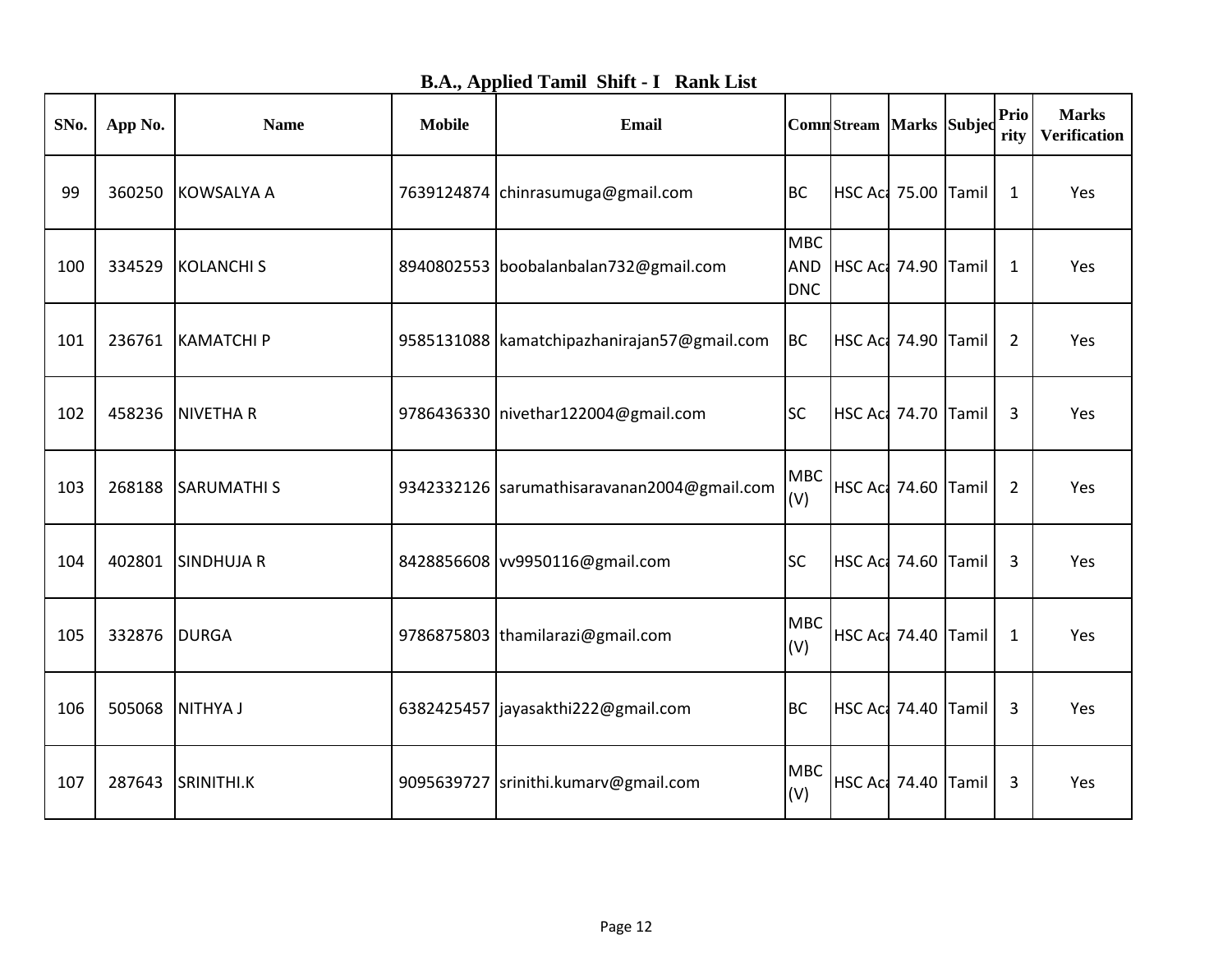| <b>B.A., Applied Tamil Shift - I Rank List</b> |  |
|------------------------------------------------|--|
|------------------------------------------------|--|

| SNo. | App No. | <b>Name</b>           | <b>Mobile</b> | <b>Email</b>                               |                                        | ComnStream Marks Subjec    |  | Prio<br>rity   | <b>Marks</b><br><b>Verification</b> |
|------|---------|-----------------------|---------------|--------------------------------------------|----------------------------------------|----------------------------|--|----------------|-------------------------------------|
| 108  | 324203  | <b>DHANYALAKSHMIS</b> |               | 8825508746 vijisuresh8822@gmail.com        | <b>BC</b>                              | HSC Aci 74.30 Tamil        |  | 3              | Yes                                 |
| 109  | 417430  | LAVANYA M             |               | 8939586632  lavanya24062004@gmail.com      | <b>MBC</b><br>(V)                      | HSC Act 74.30 Tamil        |  | 5              | Yes                                 |
| 110  | 501546  | <b>RAJINA R</b>       |               | 7868802191   rajinar2004@gmail.com         | <b>SC</b>                              | <b>HSC Ac: 74.30 Tamil</b> |  | 5              | No                                  |
| 111  | 439830  | <b>KAYALVIZHI G</b>   |               | 9159129758   raaahulinet 2305@gmail.com    | <b>MBC</b><br><b>AND</b><br><b>DNC</b> | HSC Act 74.20 Tamil        |  | 1              | No                                  |
| 112  | 434438  | <b>SUTHIR</b>         |               | 9789563174 subashsuthi2007@gmail.com       | <b>SC</b>                              | HSC Aci 74.20 Tamil        |  | 5              | Yes                                 |
| 113  | 317453  | KAYALVIZHI            |               | 9159129758   jinuharish@gmail.com          | <b>MBC</b><br><b>AND</b><br><b>DNC</b> | HSC Act 74.20 Tamil        |  | 2              | Yes                                 |
| 114  | 226476  | Senthamizh S          |               | 9159397131 appuselvam68@gmail.coms         | <b>SC</b>                              | HSC Act 74.10 Tamil        |  | 1              | No                                  |
| 115  | 415710  | <b>ABINAYA G</b>      |               | 8526439231 thalapathyranjith0402@gmail.com | <b>SC</b>                              | HSC Aci 74.00 Tamil        |  | $\overline{2}$ | Yes                                 |
| 116  | 211543  | <b>RAGAVANK</b>       |               | 9159397131 appuselvam68@gmail.com          | <b>SC</b>                              | HSC Act 74.00 Tamil        |  | $\mathbf{1}$   | Yes                                 |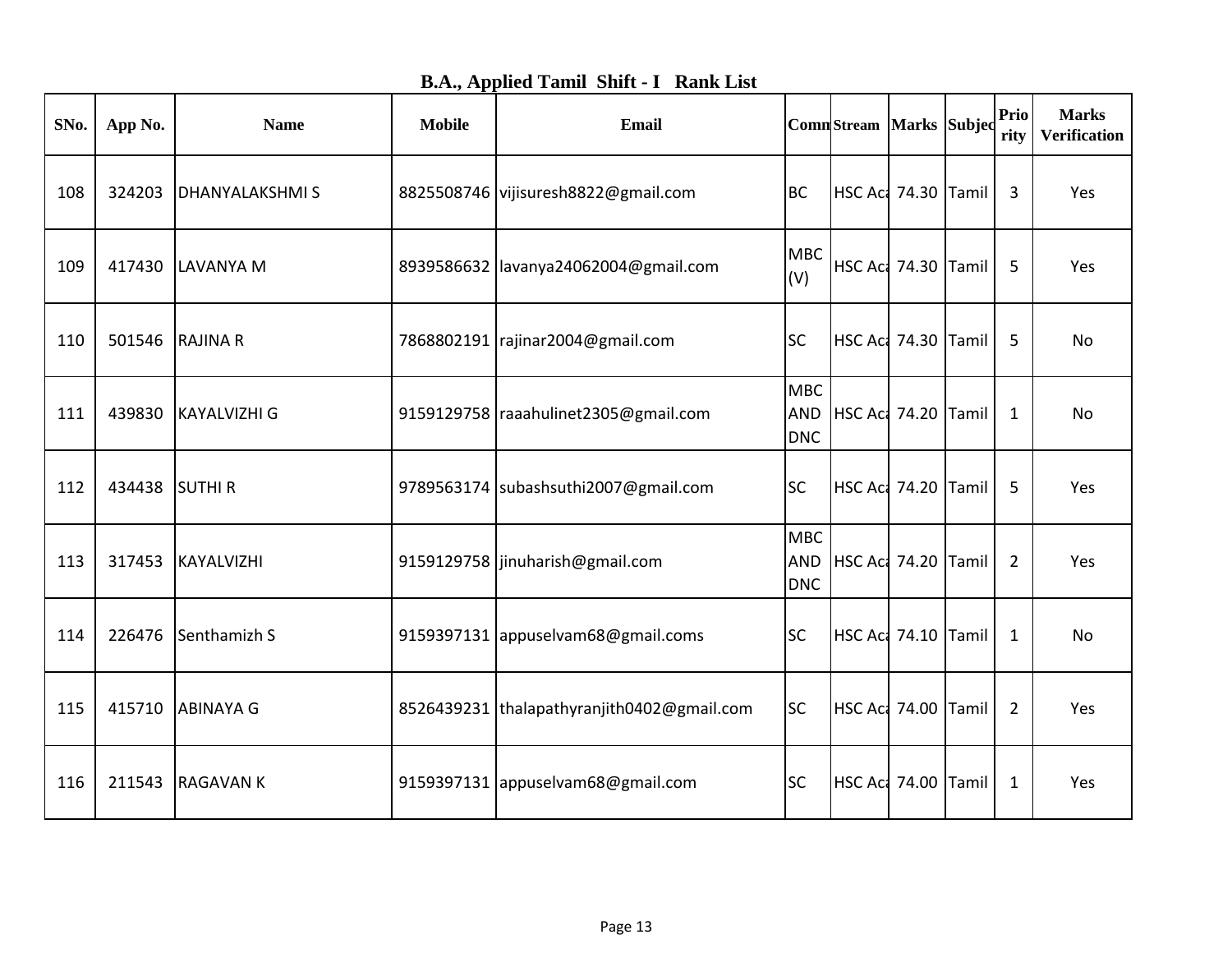| SNo. | App No. | <b>Name</b>        | <b>Mobile</b> | Email                                   |                                        | ComnStream Marks Subjec    |  | Prio<br>rity   | <b>Marks</b><br><b>Verification</b> |
|------|---------|--------------------|---------------|-----------------------------------------|----------------------------------------|----------------------------|--|----------------|-------------------------------------|
| 117  | 257033  | <b>AARTHI A</b>    |               | 8489995467 guna10144@gmail.com          | <b>SC</b>                              | HSC Ac 73.90 Tamil         |  | $\overline{2}$ | No                                  |
| 118  | 315732  | NADEESWARI S       |               | 9843197375   nedeeswari@gmail.com       | <b>BC</b>                              | HSC Act 73.80 Tamil        |  | 3              | Yes                                 |
| 119  | 244890  | <b>ANITHAN</b>     |               | 9843754873 anithanagappan@gmail.com     | <b>SC</b>                              | HSC Act 73.80 Tamil        |  | 3              | Yes                                 |
| 120  | 481342  | <b>RANJITHA R</b>  |               | 9176840314 sangeetharamya944@gmail.com  | <b>MBC</b><br>(V)                      | HSC Act 73.70 Tamil        |  | $\mathbf{1}$   | Yes                                 |
| 121  | 439245  | <b>THARANIYA R</b> |               | 8825681213 ssapathy83@gmail.com         | <b>ST</b>                              | HSC Aci 73.60 Tamil        |  | $\mathbf{1}$   | Yes                                 |
| 122  | 289598  | <b>KARTHIGA V</b>  |               | 8489827691 vijaykumarkarpagam@gmail.com | <b>SC</b>                              | <b>HSC Act 73.40 Tamil</b> |  | $\mathbf{1}$   | Yes                                 |
| 123  | 403576  | RAMYA A            |               | 9677482664 vijaykarthik1411@gmail.com   | <b>SC</b>                              | HSC Act 73.30 Tamil        |  | $\overline{2}$ | Yes                                 |
| 124  | 452297  | <b>SNEHAT</b>      |               | 8489824908 snehasa914@gmail.com         | <b>BC</b>                              | <b>HSC Ac: 72.80 Tamil</b> |  | $\mathbf{1}$   | Yes                                 |
| 125  | 439686  | <b>AARANI</b>      |               | 7825086057 AARANI23@GMAIL.COM           | <b>MBC</b><br><b>AND</b><br><b>DNC</b> | HSC Aci 72.80 Tamil        |  | $\mathbf{1}$   | No                                  |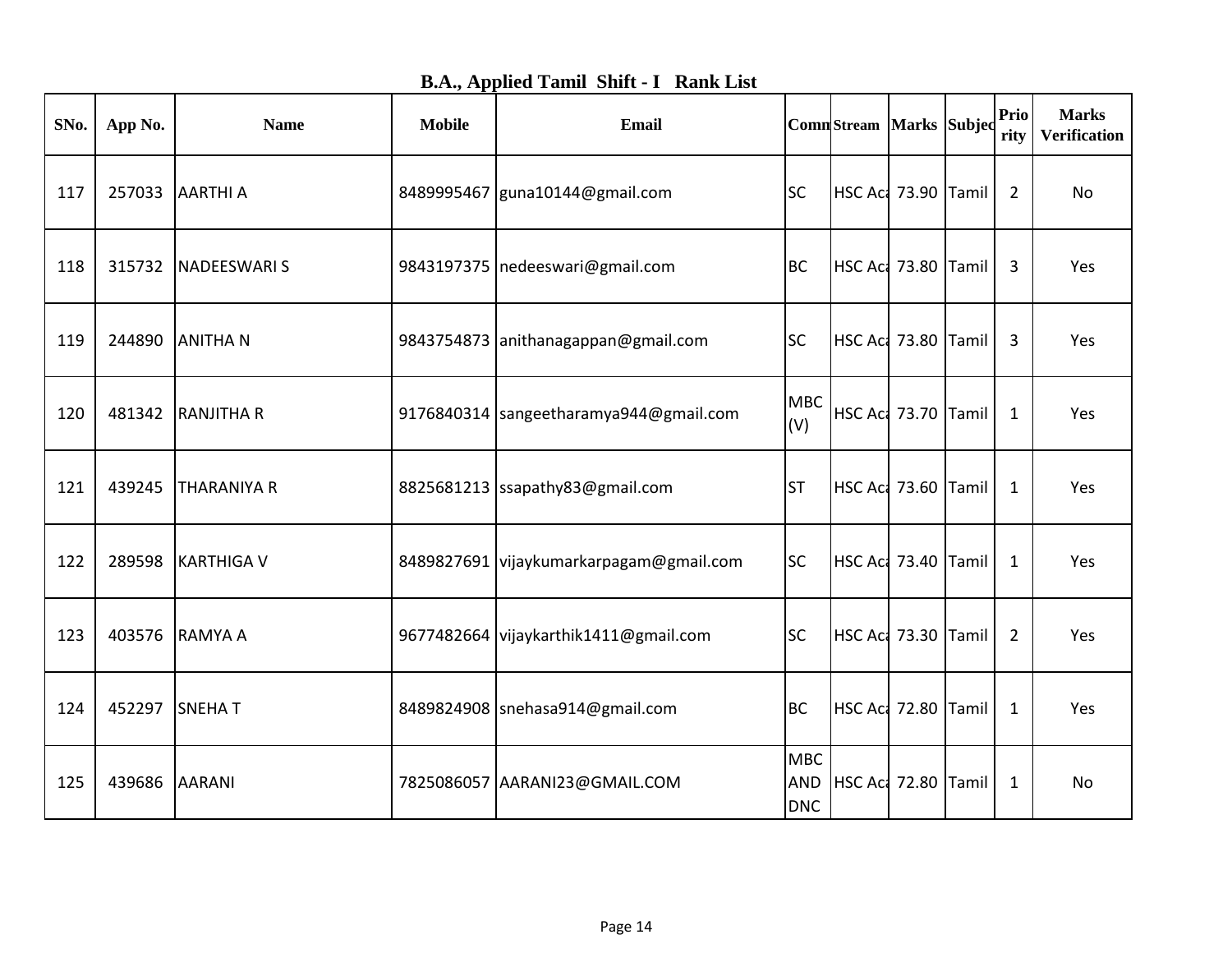|  |  |  |  |  | <b>B.A., Applied Tamil Shift - I Rank List</b> |
|--|--|--|--|--|------------------------------------------------|
|--|--|--|--|--|------------------------------------------------|

| SNo. | App No. | <b>Name</b>           | <b>Mobile</b> | Email                                   |                                        | ComnStream Marks Subjec    |  | Prio<br>rity   | <b>Marks</b><br><b>Verification</b> |
|------|---------|-----------------------|---------------|-----------------------------------------|----------------------------------------|----------------------------|--|----------------|-------------------------------------|
| 126  | 296569  | <b>PUSHKALADEVI A</b> |               | 9952490860 spddeprof@gmail.com          | <b>BC</b>                              | <b>HSC Act 72.70 Tamil</b> |  | 1              | Yes                                 |
| 127  | 257965  | <b>ARANI</b>          |               | 9361835314 arkuganarkugan@gmail.com     | <b>MBC</b><br><b>AND</b><br><b>DNC</b> | HSC Aci 72.70 Tamil        |  | $\mathbf{1}$   | Yes                                 |
| 128  | 377090  | <b>ANUPRIYA S</b>     |               | 9790049598   pandiyanravi10@gmail.com   | <b>MBC</b><br>(V)                      | HSC Act 72.60 Tamil        |  | 3              | Yes                                 |
| 129  | 479226  | <b>ABIRAMI S</b>      |               | 8248682995   kvsilusma@gmail.com        | <b>MBC</b><br>(V)                      | HSC Act 72.60 Tamil        |  | $\mathbf{1}$   | Yes                                 |
| 130  | 495852  | <b>SWATHIR</b>        |               | 8682081996 rajaswathi23062004@gmail.com | <b>MBC</b><br>(V)                      | HSC Aci 72.60 Tamil        |  | $\overline{2}$ | Yes                                 |
| 131  | 310709  | <b>SRIJA G</b>        |               | 8754146020 srinithy341@gmail.com        | <b>SC</b>                              | <b>HSC Act 72.30 Tamil</b> |  | 3              | Yes                                 |
| 132  | 440063  | <b>LAVANYA P</b>      |               | 7868822317   sugisugi038@gmail.com      | <b>MBC</b><br><b>AND</b><br><b>DNC</b> | HSC Aci 72.10 Tamil        |  | 1              | <b>No</b>                           |
| 133  | 269491  | LVAVANYA P            |               | 8098159558 sugisugi039@gmail.com        | <b>MBC</b><br><b>AND</b><br><b>DNC</b> | HSC Act 72.10 Tamil        |  | $\mathbf{1}$   | Yes                                 |
| 134  | 204234  | <b>ELAKKIYA P</b>     |               | 9360443570 elakkiyap145@gmail.com       | <b>SC</b>                              | HSC Act 72.10 Tamil        |  | 4              | Yes                                 |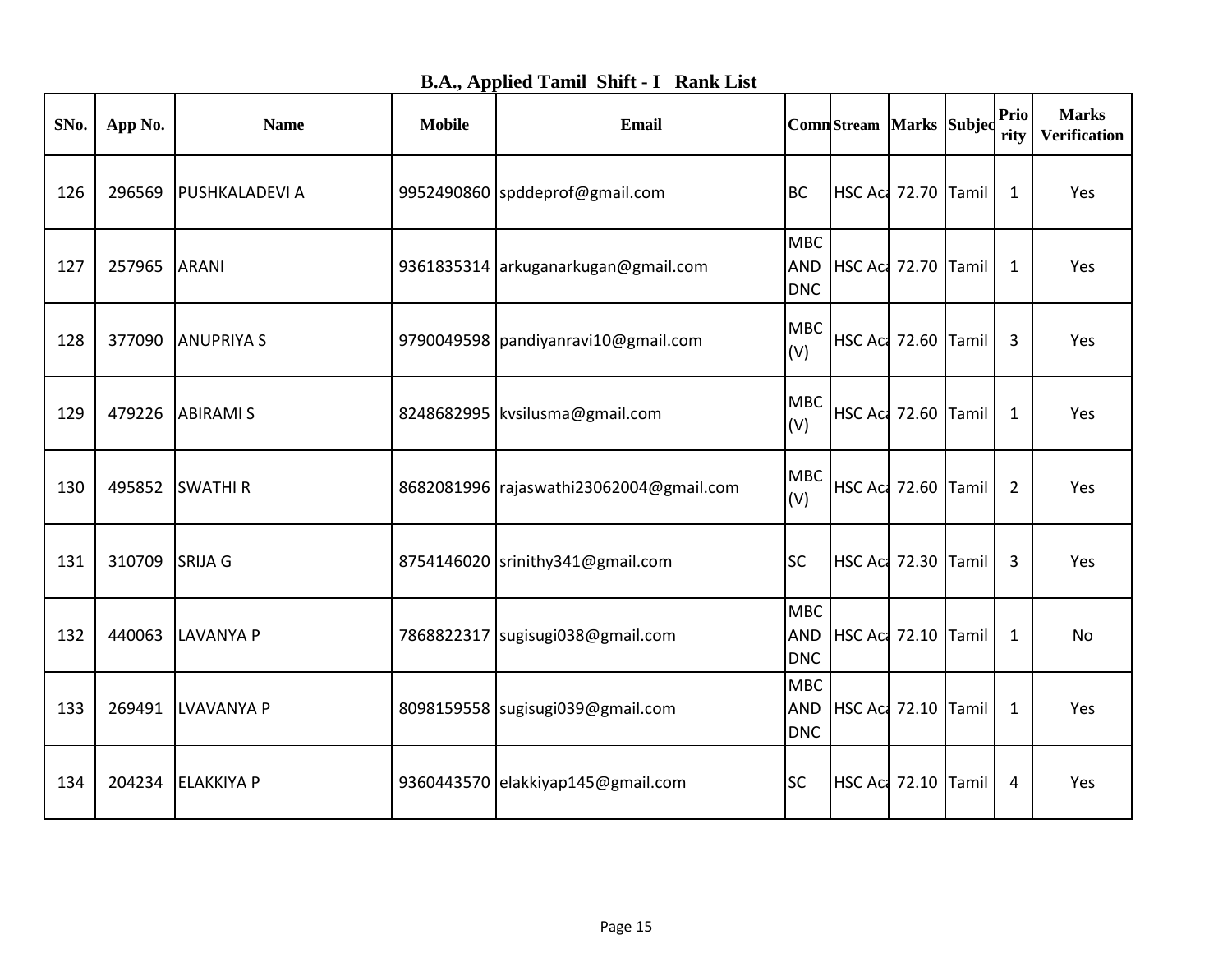| <b>B.A., Applied Tamil Shift - I Rank List</b> |  |  |
|------------------------------------------------|--|--|
|------------------------------------------------|--|--|

| SNo. | App No. | <b>Name</b>            | <b>Mobile</b> | Email                                      |                          | ComnStream Marks Subjed    |  | Prio<br>rity   | <b>Marks</b><br><b>Verification</b> |
|------|---------|------------------------|---------------|--------------------------------------------|--------------------------|----------------------------|--|----------------|-------------------------------------|
| 135  | 465762  | <b>SRINISHA S</b>      |               | 6382553838 svijayasarathi58@gmail.com      | <b>SC</b>                | HSC Act 71.60 Tamil        |  | $\overline{2}$ | Yes                                 |
| 136  | 305745  | <b>G.VASANDHAPRIYA</b> |               | 9943313515 erpradeepraj1995@gmail.co       | <b>MBC</b><br><b>DNC</b> | AND HSC Act 71.30 Tamil    |  | 2              | No                                  |
| 137  | 439230  | ARUNMATHI              |               | 7810036341   rahulinet 2310@gmail.com      | <b>MBC</b><br><b>DNC</b> | AND HSC Act 71.30 Tamil    |  | 1              | No                                  |
| 138  | 245056  | <b>PRIYA P</b>         |               | 9750250976   prabakaranramadurai@gmail.com | <b>MBC</b><br>(V)        | HSC Act 71.20 Tamil        |  | $\mathbf{1}$   | Yes                                 |
| 139  | 260234  | ARUNMATHI              |               | 7810036341 arunarunarunarun116@gmail.com   | <b>MBC</b><br><b>DNC</b> | AND HSC Act 71.20 Tamil    |  | 1              | Yes                                 |
| 140  | 480395  | <b>KAMALIB</b>         |               | 8098750437 vinithakumar925@gmail.com       | <b>SC</b>                | HSC Act 71.10 Tamil        |  | 1              | Yes                                 |
| 141  | 344317  | <b>YOGANITHYAK</b>     |               | 9751157343 yoganithyamoorthi@gmail.com     | <b>SC</b>                | HSC Act 71.00 Tamil        |  | 1              | No                                  |
| 142  | 329550  | <b>PRITHIKAK</b>       |               | 9025148673   kprithika 2003@gmail.com      | <b>MBC</b><br>(V)        | HSC Act 70.90 Tamil        |  | 4              | Yes                                 |
| 143  | 273996  | <b>SUBETHAS</b>        |               | 6383407960 subethasubetha14@gmail.com      | <b>MBC</b><br>(V)        | <b>HSC Ac: 70.70 Tamil</b> |  | 1              | Yes                                 |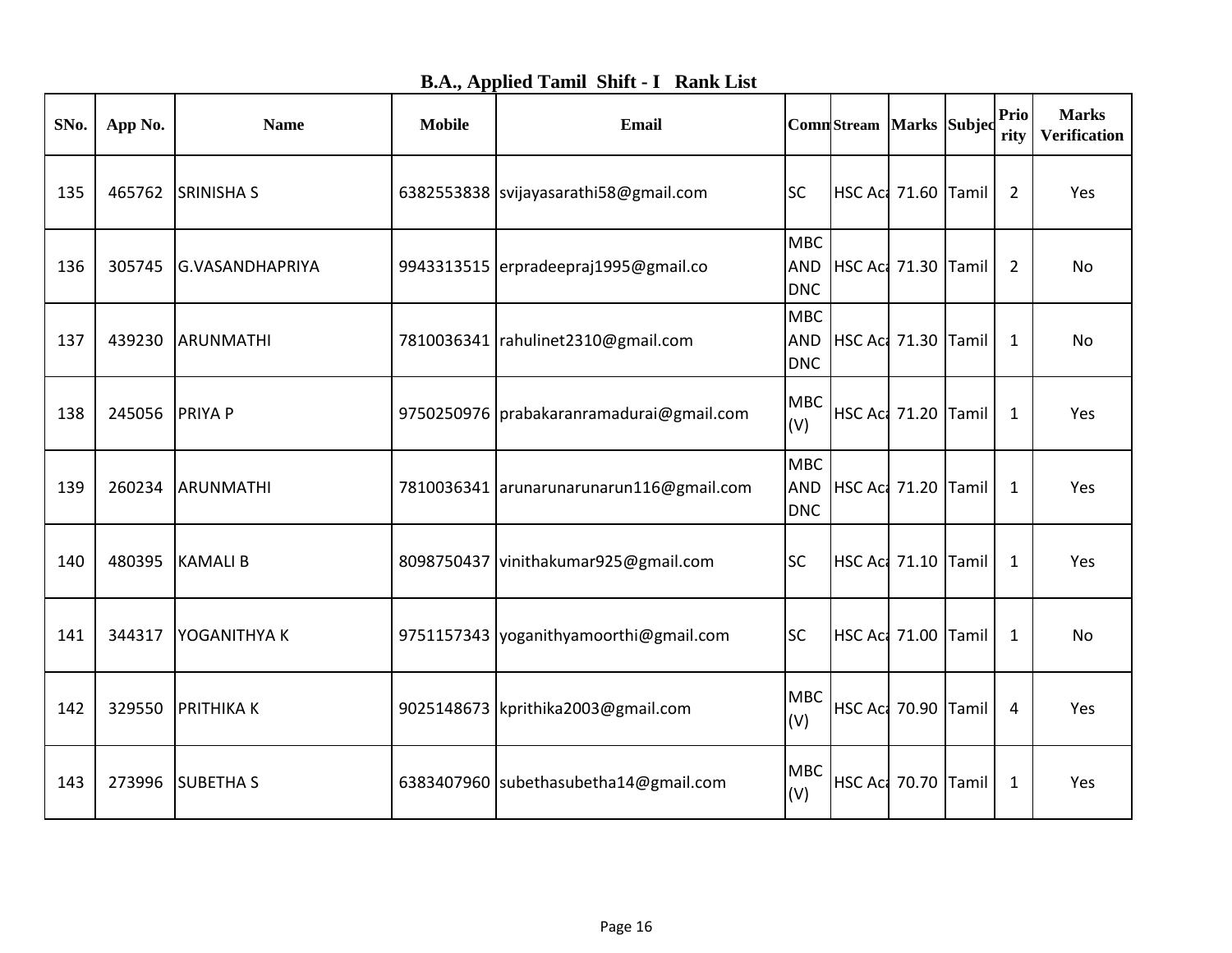| SNo. | App No. | <b>Name</b>            | <b>Mobile</b> | Email                                              |                                 | ComnStream   Marks Subjec  |  | Prio<br>rity | <b>Marks</b><br>Verification |
|------|---------|------------------------|---------------|----------------------------------------------------|---------------------------------|----------------------------|--|--------------|------------------------------|
| 144  | 298043  | ARULSELVI.R            |               | 9976971733   raviarul165@gmail.com                 | <b>MBC</b><br>(V)               | HSC Act 70.60 Tamil        |  | $\mathbf{1}$ | Yes                          |
| 145  | 331771  | <b>VISHNU PRIYA B</b>  |               | 7708462787 balasubramaniumvignesh@gmail.com BC     |                                 | HSC Act 70.60 Tamil        |  | 1            | Yes                          |
| 146  | 410402  | <b>PAVITHRA B</b>      |               | 9342476484   pavibalasubramaniyan648@gmail.com     | <b>MBC</b><br>(V)               | HSC Act 70.60 Tamil        |  | 1            | No                           |
| 147  | 428517  | <b>R.SUMITHRA</b>      |               | 6382105185   rnithish067@gmail.com                 | <b>SC</b>                       | <b>HSC Ac: 70.40 Tamil</b> |  | $\mathbf{1}$ | Yes                          |
| 148  | 372356  | <b>INDHUMATHIR</b>     |               | 6383386107   indhu8421@gmail.com                   | <b>BC</b>                       | HSC Aci 70.30 Tamil        |  | 1            | Yes                          |
| 149  | 488569  | <b>ELAKKIYA</b>        |               | 8778294933 elakiyadurairaj2004@gmail.com           | <b>SC</b>                       | HSC Aci 70.10 Tamil        |  | 4            | Yes                          |
| 150  | 382221  | <b>KALPANAD</b>        |               | 9715354230 duraiyadhav1968@gmail.com               | <b>BC</b>                       | HSC Act 70.00 Tamil        |  | 3            | No                           |
| 151  | 335379  | JEEVA R                |               | 9943899542   ranjithad60@gmail.com                 | <b>MBC</b><br>AND<br><b>DNC</b> | HSC Aci 70.00 Tamil        |  | $\mathbf{1}$ | Yes                          |
| 152  | 408656  | <b>PRIYADHARSINI M</b> |               | 9965798493   priyadharsinimadavan2005@gmail.com SC |                                 | HSC Act 70.00 Tamil        |  | 2            | Yes                          |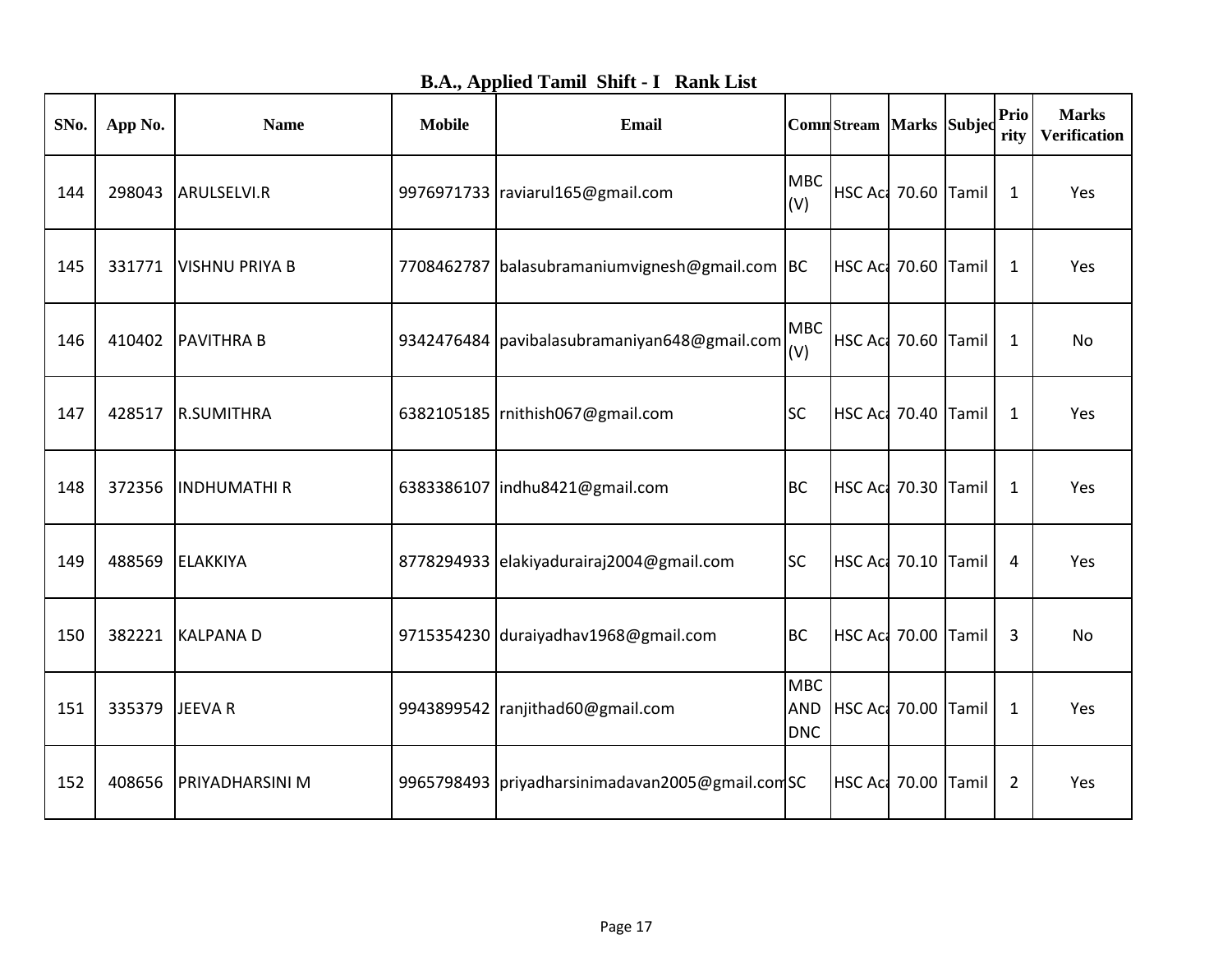|  |  |  |  | <b>B.A., Applied Tamil Shift - I Rank List</b> |
|--|--|--|--|------------------------------------------------|
|--|--|--|--|------------------------------------------------|

| SNo. | App No. | <b>Name</b>             | <b>Mobile</b> | Email                                       |                   | <b>Comn</b> Stream Marks Subjec |  | Prio<br>rity   | <b>Marks</b><br><b>Verification</b> |
|------|---------|-------------------------|---------------|---------------------------------------------|-------------------|---------------------------------|--|----------------|-------------------------------------|
| 153  | 465640  | <b>VANASUYA S</b>       |               | 9361618424 anushiyas640@gmail.com           | <b>BC</b>         | HSC Act 70.00 Tamil             |  | $\mathbf{1}$   | Yes                                 |
| 154  | 403017  | <b>PRIYADHARSHINI R</b> |               | 9585430292 priyadharshiniraman938@gmail.com | <b>SC</b>         | HSC Act 69.90 Tamil             |  | 2              | Yes                                 |
| 155  | 338502  | <b>NISHANTHI</b>        |               | 9786079086   nishanthiraguraman@gmail.com   | <b>MBC</b><br>(V) | HSC Act 69.80 Tamil             |  | $\overline{2}$ | Yes                                 |
| 156  | 452627  | <b>PRIYADHARSHINI K</b> |               | 8754349323   kkaliyamoorthi 2020@gmail.com  | <b>BC</b>         | HSC Act 69.80 Tamil             |  | $\mathbf{1}$   | Yes                                 |
| 157  | 279489  | <b>JAYAPRIYA B</b>      |               | 7373653058 abinashr0622@gmail.com           | <b>MBC</b><br>(V) | HSC Act 69.80 Tamil             |  | 4              | No                                  |
| 158  | 302172  | <b>ABINAYA A</b>        |               | 7639974731 abinaya2004ak@gmail.com          | <b>SC</b>         | HSC Aci 69.70 Tamil             |  | 2              | Yes                                 |
| 159  | 415052  | <b>SIVAPRIYA S</b>      |               | 8760248806 sivapriya28102002@gmail.com      | <b>SC</b>         | HSC Act 69.60 Tamil             |  | 1              | Yes                                 |
| 160  | 293335  | <b>KALAISELVI K</b>     |               | 6385754714   jk6297813@gmail.com            | <b>SC</b>         | HSC Aci 69.50 Tamil             |  | 3              | Yes                                 |
| 161  | 477445  | <b>PAVITHRAK</b>        |               | 8946032984   lakshanavicky1997@gmail.com    | <b>BC</b>         | HSC Act 69.40 Tamil             |  | 1              | Yes                                 |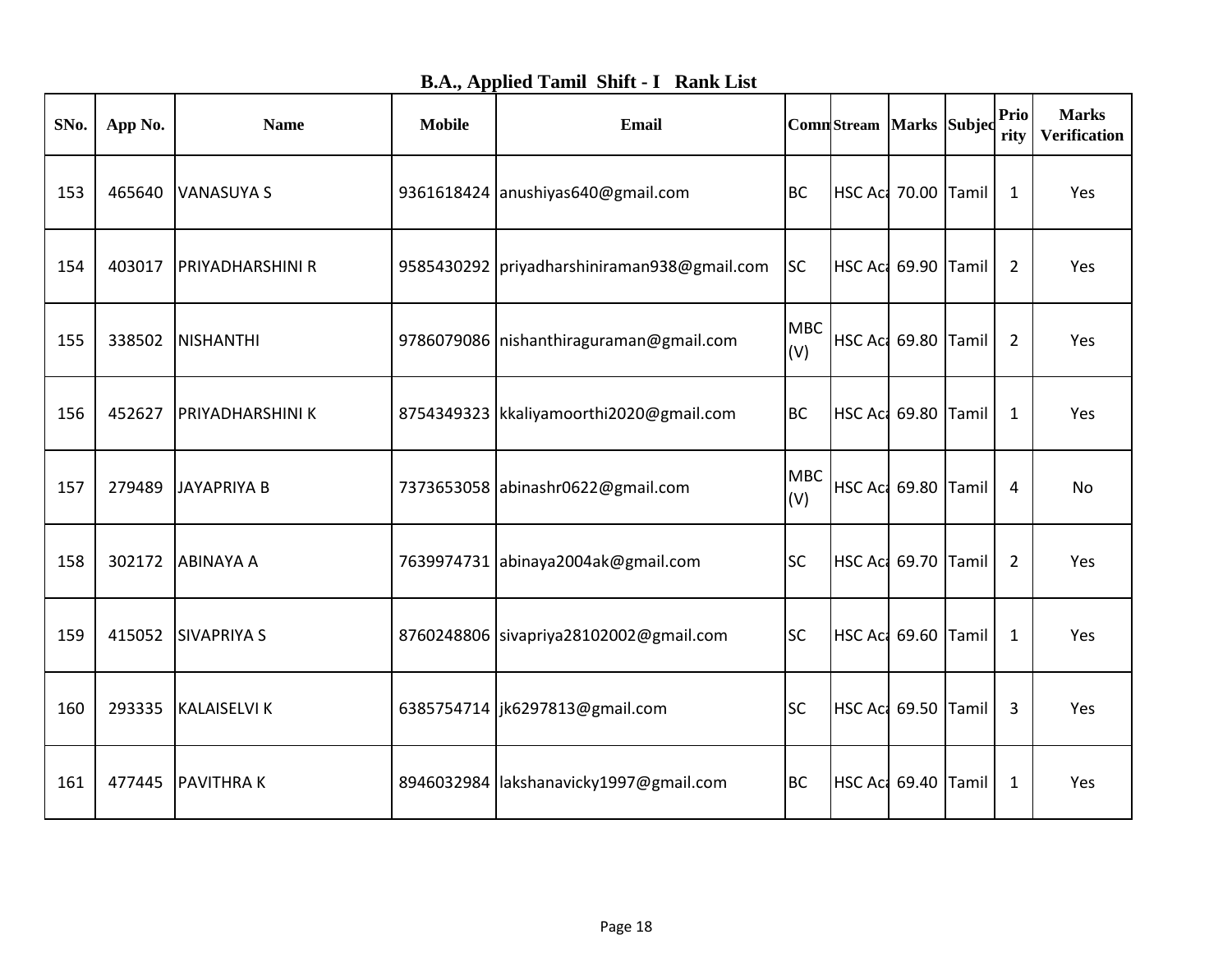| <b>B.A., Applied Tamil Shift - I Rank List</b> |  |  |  |  |  |
|------------------------------------------------|--|--|--|--|--|
|------------------------------------------------|--|--|--|--|--|

| SNo. | App No.       | <b>Name</b>            | <b>Mobile</b> | <b>Email</b>                                     |                                        | ComnStream Marks Subjec    |  | Prio<br>rity   | <b>Marks</b><br><b>Verification</b> |
|------|---------------|------------------------|---------------|--------------------------------------------------|----------------------------------------|----------------------------|--|----------------|-------------------------------------|
| 162  | 503853        | <b>RENUGADEVIL</b>     |               | 6382330946 prmichael75@gmail.com                 | <b>SC</b>                              | HSC Aci 69.40 Tamil        |  | 3              | Yes                                 |
| 163  | 327195 SUBA L |                        |               | 9787241093   wwwananth 765@gmail.com             | <b>SC</b>                              | HSC Aci 69.30 Tamil        |  | $\mathbf{1}$   | Yes                                 |
| 164  | 454887        | <b>MAHALAKSHMIS</b>    |               | 9042669068 sekarsiva657@gmail.com                | <b>BC</b>                              | <b>HSC Ac: 69.20 Tamil</b> |  | $\mathbf{1}$   | Yes                                 |
| 165  | 317871        | <b>VIJAYASHANTHI M</b> |               | 9342627738 vijayashanthim1210@gmail.com          | <b>SC</b>                              | HSC Act 69.00 Tamil        |  | 3              | No                                  |
| 166  | 355575        | <b>SUBAL</b>           |               | 9787241093   mssaranya1995@yahoo.in              | <b>SC</b>                              | HSC Act 69.00 Tamil        |  | 1              | <b>No</b>                           |
| 167  | 467488        | <b>SONIYA</b>          |               | 9751921703 soniyam14042004@gmail.com             | <b>ST</b>                              | HSC Act 69.00 Tamil        |  | $\overline{2}$ | Yes                                 |
| 168  | 397489        | <b>VARSHINIS</b>       |               | 9942395418 varshini2004sivaprakasan@gmail.com SC |                                        | HSC Act 68.80 Tamil        |  | $\mathbf{1}$   | Yes                                 |
| 169  | 308843        | <b>NIVETHA A</b>       |               | 7550248483   nivethasuvetha867@gmail.com         | <b>MBC</b><br><b>AND</b><br><b>DNC</b> | HSC Aci 68.80 Tamil        |  | 4              | Yes                                 |
| 170  | 333531        | <b>DEVA AZHAKI G</b>   |               | 7373184801 devaazhakigunasekaran2004@gmail.cdSC  |                                        | HSC Aci 68.60 Tamil        |  | 3              | No                                  |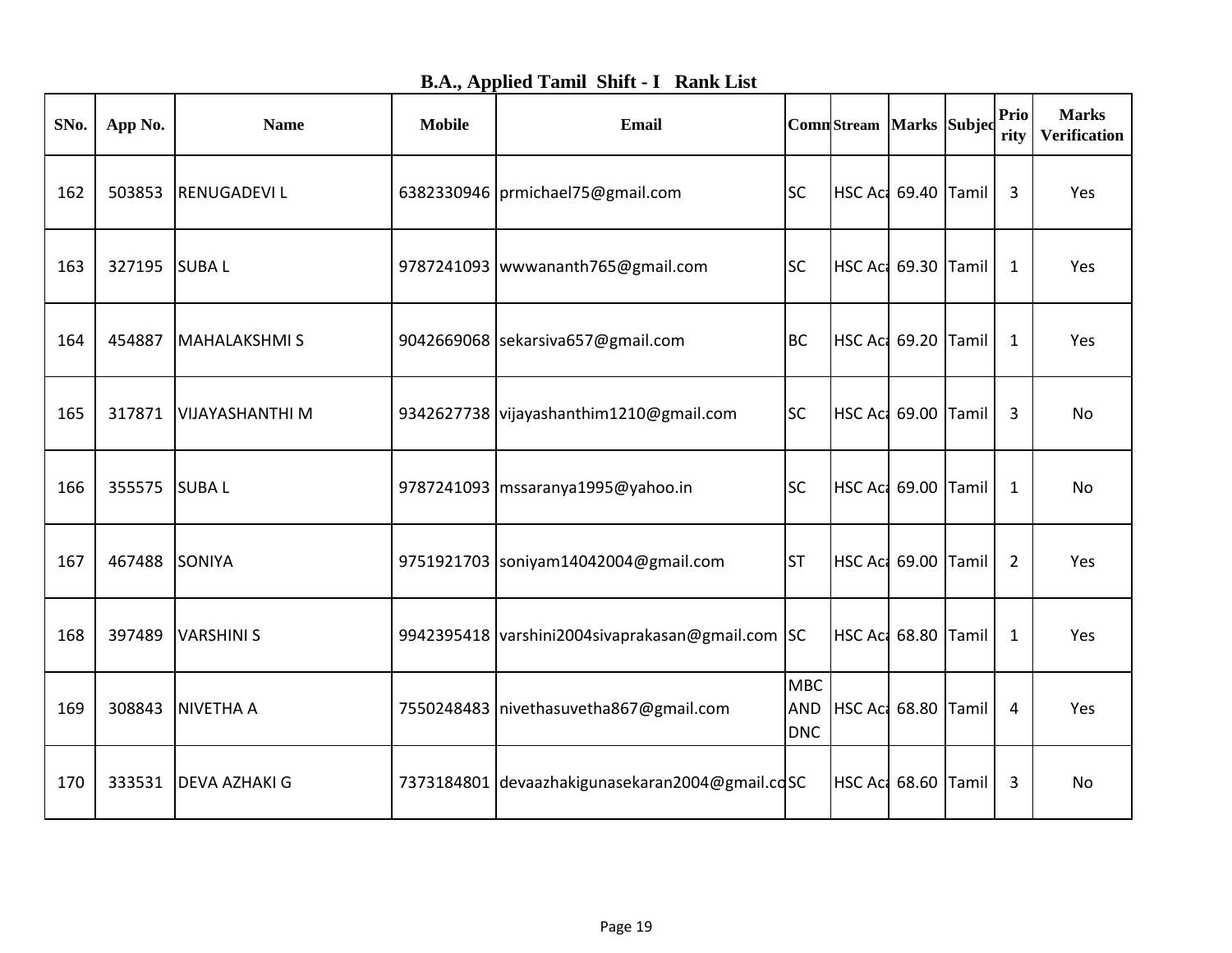|  |  |  |  | <b>B.A., Applied Tamil Shift - I Rank List</b> |
|--|--|--|--|------------------------------------------------|
|--|--|--|--|------------------------------------------------|

| SNo. | App No. | <b>Name</b>               | <b>Mobile</b> | Email                                   |                          | ComnStream Marks Subjed |  | Prio<br>rity   | <b>Marks</b><br>Verification |
|------|---------|---------------------------|---------------|-----------------------------------------|--------------------------|-------------------------|--|----------------|------------------------------|
| 171  | 265035  | SUBANISHALINI             |               | 9787074650 kasinathankasiudpm@gmail.com | <b>SC</b>                | HSC Aci 68.60 Tamil     |  | $\overline{2}$ | Yes                          |
| 172  | 425806  | <b>ABINAYAK</b>           |               | 8248578606 abikolanchi149@gmail.com     | <b>MBC</b><br>(V)        | HSC Act 68.50 Tamil     |  | 1              | <b>No</b>                    |
| 173  | 445173  | <b>B NANTHINI</b>         |               | 6382617546 baskarvanitha45@gmail.com    | <b>SC</b>                | HSC Aci 68.40 Tamil     |  | 1              | No                           |
| 174  | 386614  | <b>DHEERKADHARSHINI K</b> |               | 8903981677 dheerkadharshinikl@gmail.com | <b>SC</b>                | HSC Act 68.40 Tamil     |  | 5              | <b>No</b>                    |
| 175  | 321934  | <b>DHEERKADHARSHINI K</b> |               | 8903981677 dheerkatharshinik@gmail.com  | <b>SC</b>                | HSC Ac 68.30 Tamil      |  | $\overline{2}$ | Yes                          |
| 176  | 396913  | <b>SUBIG</b>              |               | 7550322692 subi94983@gmail.com          | <b>MBC</b><br><b>DNC</b> | AND HSC Ac 68.30 Tamil  |  | 1              | Yes                          |
| 177  | 510459  | V.JANANI                  |               | 9962310661   janajay2002@gmail.com      | <b>SC</b>                | HSC Act 68.30 Tamil     |  | $\overline{2}$ | No                           |
| 178  | 412582  | <b>VISHNUPRIYA R</b>      |               | 9790687342 tmahesh1984@gmail.com        | <b>BC</b>                | HSC Aci 68.00 Tamil     |  | 1              | No                           |
| 179  | 304715  | J DIVYA                   |               | 9791896864 babamatrimony@gmail.com      | <b>SC</b>                | HSC Act 68.00 Tamil     |  | $\overline{2}$ | Yes                          |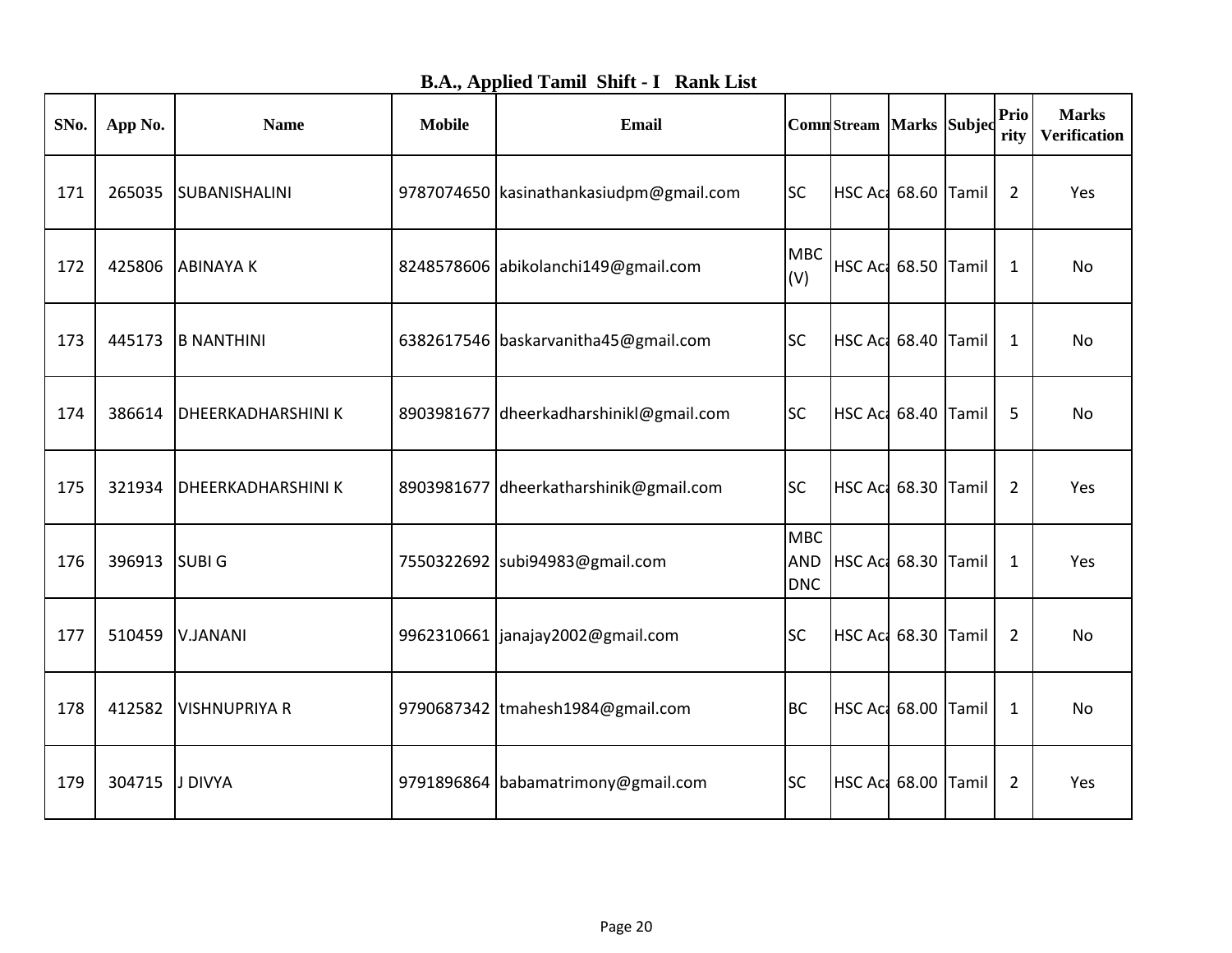| <b>B.A., Applied Tamil Shift - I Rank List</b> |  |  |
|------------------------------------------------|--|--|
|------------------------------------------------|--|--|

| SNo. | App No. | <b>Name</b>            | <b>Mobile</b> | Email                                   |                   | ComnStream Marks Subjed    |  | Prio<br>rity   | <b>Marks</b><br><b>Verification</b> |
|------|---------|------------------------|---------------|-----------------------------------------|-------------------|----------------------------|--|----------------|-------------------------------------|
| 180  | 335970  | <b>SARVINI R</b>       |               | 9095524796 umalessarvini@gmail.com      | <b>MBC</b><br>(V) | HSC Act 67.90 Tamil        |  | $\overline{2}$ | Yes                                 |
| 181  | 337056  | <b>SARULATHA I</b>     |               | 8248668516 gmuthukumar1983@gmail.com    | <b>MBC</b><br>(V) | HSC Vol 67.80 Tamil        |  | 1              | Yes                                 |
| 182  | 353585  | <b>LAKSHMIR</b>        |               | 6369645914  lakshmi300704r@gmail.com    | <b>ST</b>         | HSC Act 67.70 Tamil        |  | $\overline{2}$ | Yes                                 |
| 183  | 374321  | <b>BARANIKA P</b>      |               | 6380492380   pavithrapavithra@gmail.com | <b>SC</b>         | HSC Act 67.70 Tamil        |  | $\overline{2}$ | Yes                                 |
| 184  | 453761  | <b>ATCHAYA B</b>       |               | 8270209788   praba8791@gmail.com        | <b>SC</b>         | HSC Aci 67.70 Tamil        |  | 2              | No                                  |
| 185  | 350705  | SOWMIYA                |               | 9361393645   sanakash009@gmail.com      | <b>SC</b>         | HSC Act 67.50 Tamil        |  | 1              | Yes                                 |
| 186  | 351318  | VAISHNAVI S            |               | 9952861857 vaishnavis051203@gmail.com   | <b>SC</b>         | HSC Act 67.50 Tamil        |  | 1              | Yes                                 |
| 187  | 452045  | MADHAVI                |               | 9994759378 geetha18202@gmail.com        | <b>SC</b>         | HSC Act 67.30 Tamil        |  | 5              | Yes                                 |
| 188  | 465199  | <b>VIJAYALAKSHMI S</b> |               | 9159475630 vijayalakshmis2605@gmail.com | <b>MBC</b><br>(V) | <b>HSC Ac: 67.20 Tamil</b> |  | 1              | Yes                                 |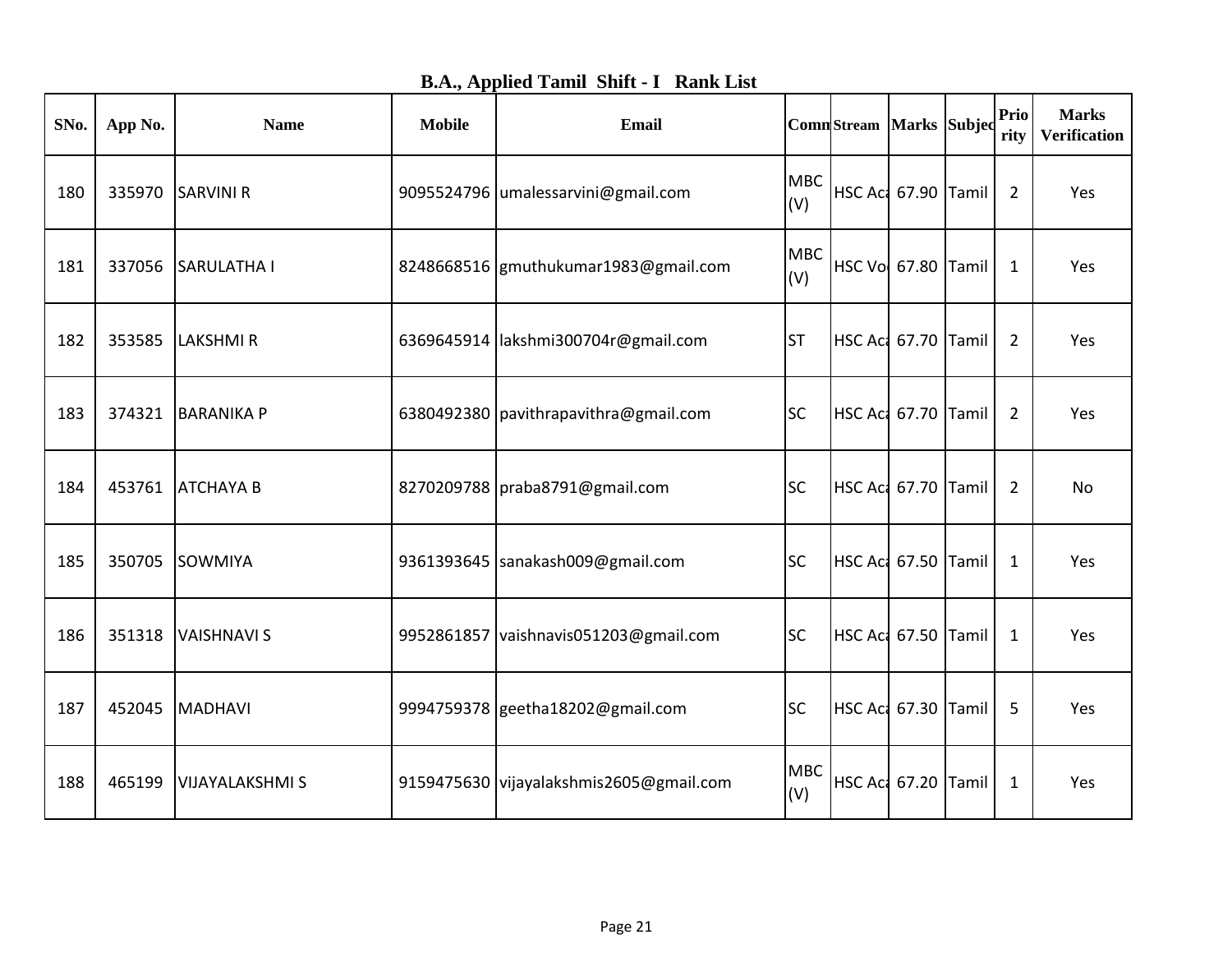|  |  |  |  | <b>B.A., Applied Tamil Shift - I Rank List</b> |
|--|--|--|--|------------------------------------------------|
|--|--|--|--|------------------------------------------------|

| SNo. | App No. | <b>Name</b>         | <b>Mobile</b> | <b>Email</b>                                       |                   | Comn Stream   Marks   Subjec |  | <b>Prio</b><br>rity | <b>Marks</b><br><b>Verification</b> |
|------|---------|---------------------|---------------|----------------------------------------------------|-------------------|------------------------------|--|---------------------|-------------------------------------|
| 189  | 315351  | <b>KAVIYA P</b>     |               | 9384966189 3starassociate7@gmail.com               | <b>SC</b>         | HSC Act 67.10 Tamil          |  | 3                   | Yes                                 |
| 190  | 250184  | VIMALA J            |               | 9698605565   jayaprakashjayaprakash14839@gmail.dSC |                   | <b>HSC Act 67.00 Tamil</b>   |  | $\overline{2}$      | No                                  |
| 191  | 354105  | <b>MAHALAKSHMIS</b> |               | 9698008390   mahalakshmis1210@gmail.com            | <b>SCA</b>        | HSC Act 67.00 Tamil          |  | $\mathbf{1}$        | Yes                                 |
| 192  | 293688  | <b>GAYATHRIP</b>    |               | 9790388018 gayathrip1212@gmail.com                 | <b>SC</b>         | HSC Act 67.00 Tamil          |  | $\mathbf{1}$        | Yes                                 |
| 193  | 346648  | <b>PAVITHRAS</b>    |               | 7695878122 sbala4462@gmail.com                     | <b>MBC</b><br>(V) | HSC Act 67.00 Tamil          |  | 1                   | Yes                                 |
| 194  | 489640  | <b>KIRUTHIKA S</b>  |               | 8270566021 kiruthikasiva2004@gmail.com             | <b>SC</b>         | HSC Act 66.90 Tamil          |  | $\overline{2}$      | No                                  |
| 195  | 268135  | <b>NISHANTHI M</b>  |               | 9150168588 santhiyamathi@gmail.com                 | <b>SC</b>         | HSC Act 66.90 Tamil          |  | 1                   | Yes                                 |
| 196  | 384925  | <b>SINDHUJA S</b>   |               | 7094669393 sindhuja@2004                           | <b>SC</b>         | HSC Act 66.60 Tamil          |  | 1                   | Yes                                 |
| 197  | 381927  | SANTHIYA            |               | 8270710374 santhiya1876@gmail.com                  | <b>SC</b>         | HSC Ac: 66.60 Tamil          |  | 1                   | Yes                                 |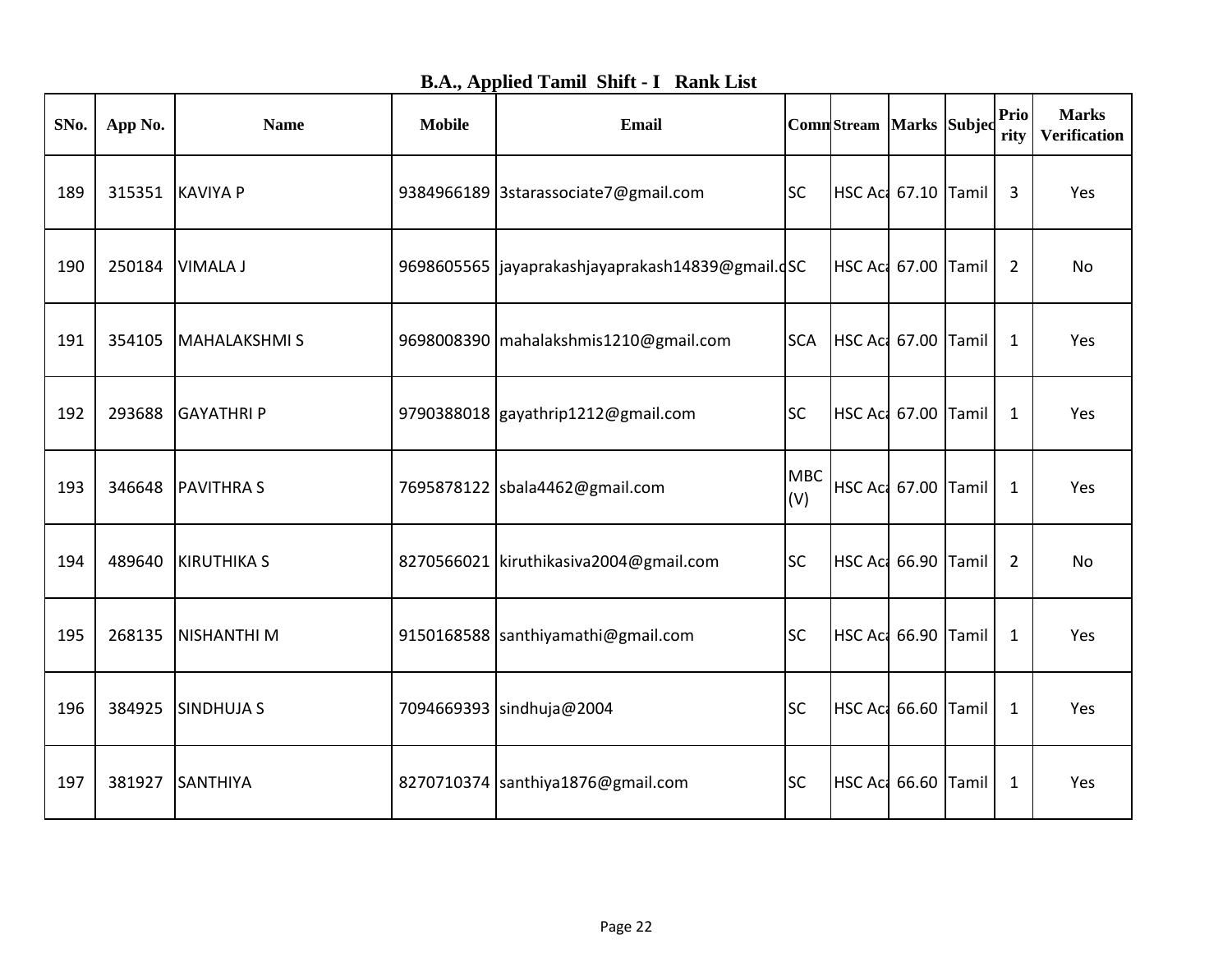| <b>B.A., Applied Tamil Shift - I Rank List</b> |  |  |
|------------------------------------------------|--|--|
|------------------------------------------------|--|--|

| SNo. | App No. | <b>Name</b>         | <b>Mobile</b> | <b>Email</b>                                |                   | Comn Stream   Marks   Subjec |  | <b>Prio</b><br>rity | <b>Marks</b><br><b>Verification</b> |
|------|---------|---------------------|---------------|---------------------------------------------|-------------------|------------------------------|--|---------------------|-------------------------------------|
| 198  | 367002  | <b>SOWNTHARYA S</b> |               | 9629156418 sathyashankar182@gmail.com       | <b>BC</b>         | HSC Ac 66.50 Tamil           |  | $\mathbf{1}$        | Yes                                 |
| 199  | 435003  | DEVIDHARSHINI       |               | 8489283730 devidharshinis0401@gmail.com     | <b>SC</b>         | HSC Act 66.40 Tamil          |  | 3                   | Yes                                 |
| 200  | 486695  | <b>ABIK</b>         |               | 7867876367 abi16112003k@gmail.com           | <b>MBC</b><br>(V) | HSC Aci 66.40 Tamil          |  | $\mathbf{1}$        | Yes                                 |
| 201  | 509584  | <b>JAYAR</b>        |               | 9344087311 tamildasanravi02072000@gmail.com | <b>SC</b>         | HSC Act 66.40 Tamil          |  | 5                   | <b>No</b>                           |
| 202  | 345719  | <b>DINESHIYA S</b>  |               | 8973710363 dineshiyaselvam@gmail.com        | <b>MBC</b><br>(V) | HSC Aci 66.10 Tamil          |  | $\mathbf 1$         | Yes                                 |
| 203  | 238383  | PRASANNA            |               | 9629113103 keyankeyan834@gmail.com          | <b>BC</b>         | HSC Act 66.00 Tamil          |  | $\mathbf 1$         | Yes                                 |
| 204  | 285777  | <b>TAMILVENIT</b>   |               | 7339529703 tamilveni19102003@gmail.com      | <b>SC</b>         | HSC Aci 65.70 Tamil          |  | $\mathbf{1}$        | Yes                                 |
| 205  | 326982  | <b>RANJITHA V</b>   |               | 7358839983 venuscomputers27@gmail.com       | <b>SC</b>         | HSC Act 65.70 Tamil          |  | $\mathbf{1}$        | Yes                                 |
| 206  | 262953  | <b>JOTHIKA S</b>    |               | 9444136742 devakeerthi2014@gmail.com        | <b>SC</b>         | HSC Aci 65.50 Tamil          |  | 1                   | Yes                                 |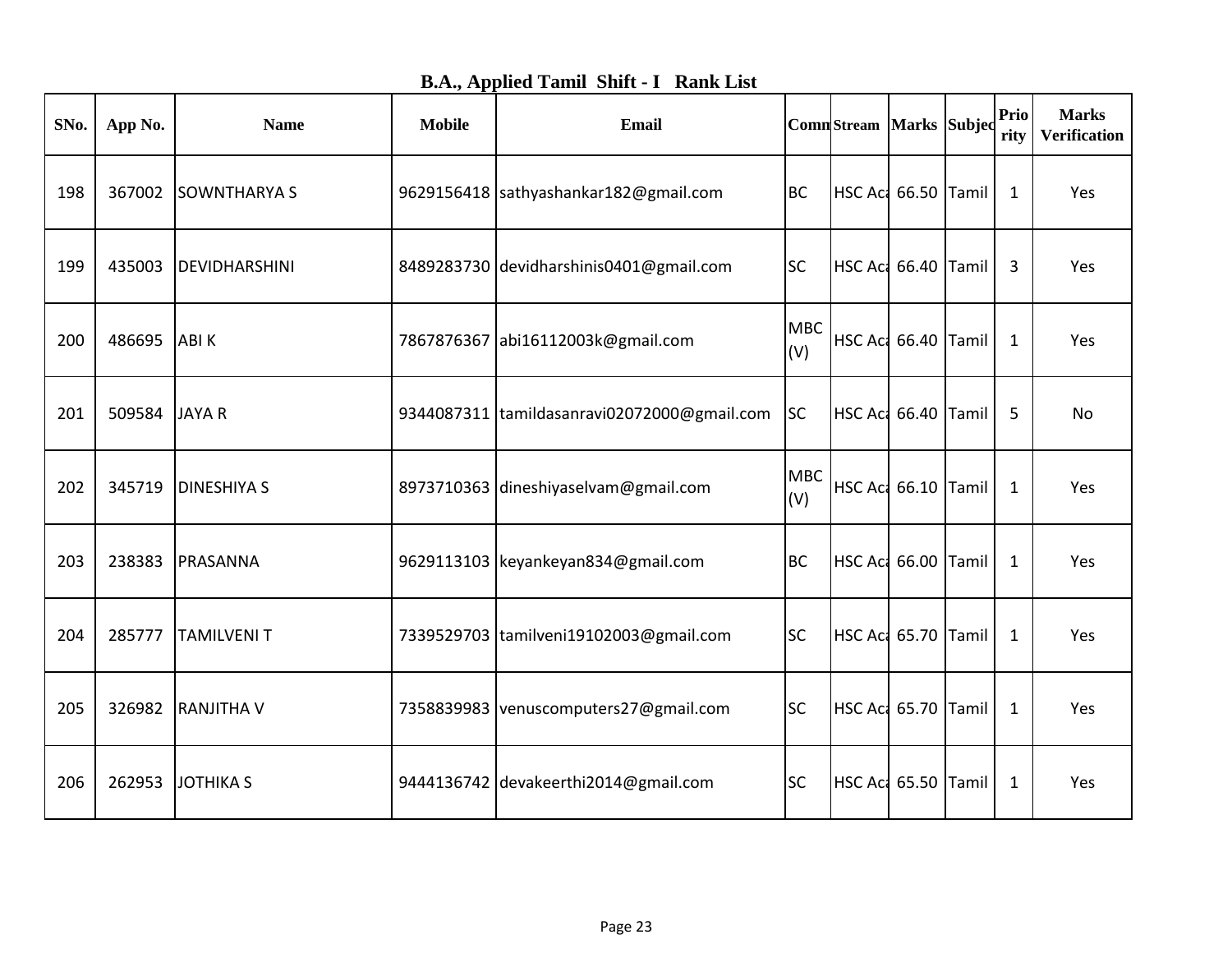|  |  |  |  | <b>B.A., Applied Tamil Shift - I Rank List</b> |
|--|--|--|--|------------------------------------------------|
|--|--|--|--|------------------------------------------------|

| SNo. | App No. | <b>Name</b>       | <b>Mobile</b> | Email                                       |                   | ComnStream Marks Subjed |  | Prio<br>rity   | <b>Marks</b><br>Verification |
|------|---------|-------------------|---------------|---------------------------------------------|-------------------|-------------------------|--|----------------|------------------------------|
| 207  | 350637  | <b>ISHWARYA E</b> |               | 8098126216   ishwarya872004@gmail.com       | <b>SC</b>         | HSC Aci 65.30 Tamil     |  | 4              | Yes                          |
| 208  | 336726  | PAKKIYALAKSHMI    |               | 9751866071   mohamedrifas9987@gmail.com     | <b>SC</b>         | HSC Act 65.20 Tamil     |  | 2              | Yes                          |
| 209  | 335309  | PADHMAPRIYA       |               | 7448343245   padhmapriyan1006@gmail.com     | <b>SCA</b>        | HSC Aci 65.20 Tamil     |  | 5              | Yes                          |
| 210  | 481661  | <b>KAVIYA S</b>   |               | 8270414871 kaviya100704@gmail.com           | <b>SC</b>         | HSC Act 65.20 Tamil     |  | 4              | Yes                          |
| 211  | 387974  | <b>AARTHIN</b>    |               | 9025792914 allinallakash0405@gmail.com      | <b>SC</b>         | HSC Aci 65.10 Tamil     |  | 1              | No                           |
| 212  | 354860  | <b>SHARMILA S</b> |               | 9791206289   sharmila020303s@gmail.com      | <b>ST</b>         | HSC Act 64.60 Tamil     |  | $\overline{2}$ | Yes                          |
| 213  | 372308  | <b>ABINAYA G</b>  |               | 7200230711 aravindganesan93@gmail.com       | <b>BC</b>         | HSC Aci 64.50 Tamil     |  | 1              | No                           |
| 214  | 503391  | <b>DEVIS</b>      |               | 9047267329 devisound2004@gmail.com          | <b>SC</b>         | HSC Act 64.50 Tamil     |  | $\mathbf{1}$   | Yes                          |
| 215  | 402645  | <b>SANTHIYAK</b>  |               | 9965798493  santhiyakajendran2004@gmail.com | <b>MBC</b><br>(V) | HSC Act 64.50 Tamil     |  | $\overline{2}$ | Yes                          |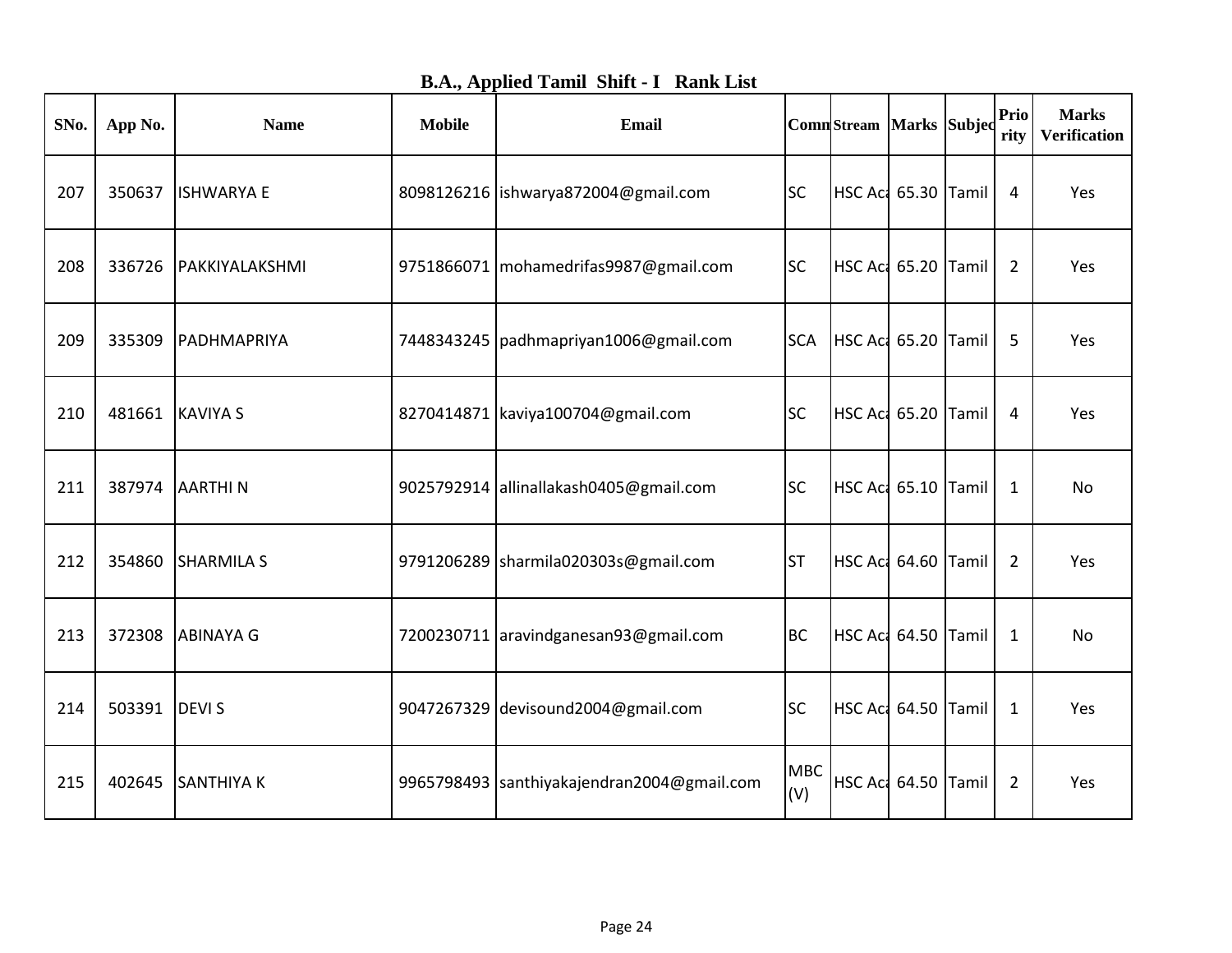| SNo. | App No. | <b>Name</b>        | <b>Mobile</b> | <b>Email</b>                                |                   | ComnStream Marks Subjec    |  | Prio<br>rity   | <b>Marks</b><br><b>Verification</b> |
|------|---------|--------------------|---------------|---------------------------------------------|-------------------|----------------------------|--|----------------|-------------------------------------|
| 216  | 478920  | <b>ABINAYAK</b>    |               | 9791925241 DHIVYARAJENDRAN2893@GMAIL.COM    | <b>MBC</b><br>(V) | HSC Act 64.40 Tamil        |  | 3              | Yes                                 |
| 217  | 378020  | <b>INDHUS</b>      |               | 9786736883  smartindhu6@gmail.com           | <b>SC</b>         | HSC Aci 64.40 Tamil        |  | 1              | Yes                                 |
| 218  | 401523  | <b>JOTHIKA T</b>   |               | 7708041138   jothika03092003@gmail.com      | <b>SC</b>         | <b>HSC Ac: 64.40 Tamil</b> |  | $\mathbf{1}$   | Yes                                 |
| 219  | 399789  | GNANAVALLI         |               | 9361827921 silambuarasan055@gmail.com       | <b>SC</b>         | <b>HSC Ac: 64.20 Tamil</b> |  | 1              | Yes                                 |
| 220  | 502527  | <b>SOUNDARYAK</b>  |               | 9751903077 sowntharya03022004@gmail.com     | <b>MBC</b><br>(V) | <b>HSC Ac: 64.10 Tamil</b> |  | 3              | Yes                                 |
| 221  | 362209  | ANUBHARATHI        |               | 8012889542 tvijayan3@gmail.com              | <b>BC</b>         | <b>HSC Ac: 64.00 Tamil</b> |  | 3              | Yes                                 |
| 222  | 463124  | <b>ARULMOZHI A</b> |               | 9865268879 arulmozhiarunkumar2004@gmail.com | <b>MBC</b><br>(V) | HSC Aci 64.00 Tamil        |  | 2              | Yes                                 |
| 223  | 403041  | <b>NANCY P</b>     |               | 8508374266   nancypushba2001@gmail.com      | <b>SC</b>         | HSC Act 64.00 Tamil        |  | $\mathbf{1}$   | Yes                                 |
| 224  | 298630  | <b>NIKITHA S</b>   |               | 7867061347 selvarajnikitha2003@gmail.com    | <b>SC</b>         | HSC Aci 63.80 Tamil        |  | $\overline{2}$ | Yes                                 |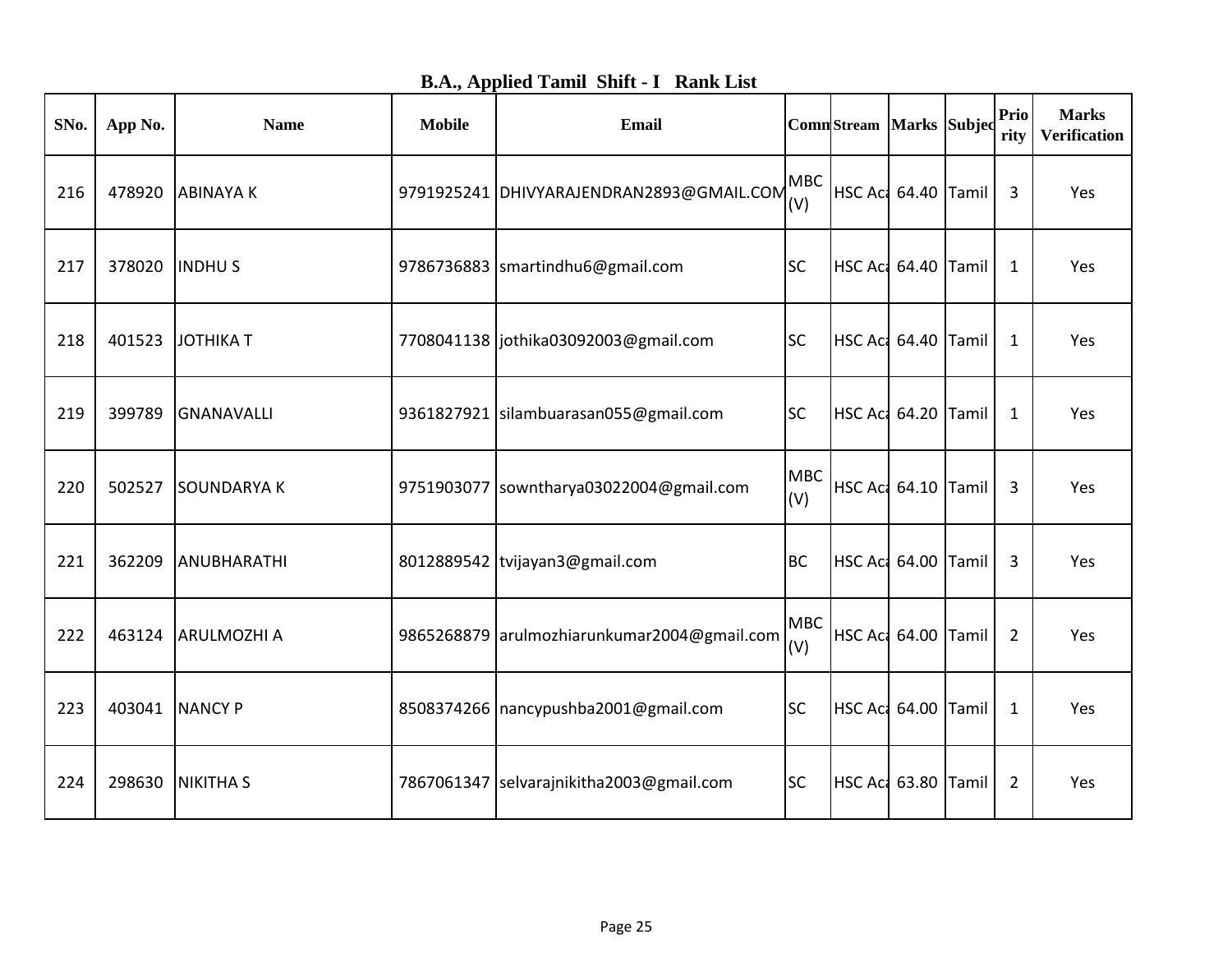|  |  |  |  | <b>B.A., Applied Tamil Shift - I Rank List</b> |
|--|--|--|--|------------------------------------------------|
|--|--|--|--|------------------------------------------------|

| SNo. | App No. | <b>Name</b>              | <b>Mobile</b> | <b>Email</b>                            |                          | Comn Stream   Marks   Subjed |  | <b>Prio</b><br>rity | <b>Marks</b><br><b>Verification</b> |
|------|---------|--------------------------|---------------|-----------------------------------------|--------------------------|------------------------------|--|---------------------|-------------------------------------|
| 225  | 406831  | LAVANYA B                |               | 9790460864 baskaranlavanya37@gmail.com  | <b>SC</b>                | HSC Act 63.80 Tamil          |  | $\overline{2}$      | Yes                                 |
| 226  | 434162  | <b>SRI DEEPAGAYATHRI</b> |               | 9786026195 sivasamyragavan@gmail.com    | <b>SC</b>                | HSC Vol 63.70 Tamil          |  | 2                   | Yes                                 |
| 227  | 348879  | <b>SIVAGAMIR</b>         |               | 9843108790 sivagamiramesh425@gmail.com  | <b>SC</b>                | HSC Act 63.70 Tamil          |  | 4                   | Yes                                 |
| 228  | 333219  | <b>ABINAYA A</b>         |               | 8608881518 abiashokkumar11@gmail.com    | <b>SC</b>                | HSC Vol 63.70 Tamil          |  | $\overline{2}$      | Yes                                 |
| 229  | 404706  | <b>THRISHAV</b>          |               | 8098304097 thrishaveeramani@gmail.com   | <b>MBC</b><br>(V)        | HSC Act 63.50 Tamil          |  | 3                   | Yes                                 |
| 230  | 240743  | <b>SONIYA P</b>          |               | 8270017545 steephensteephen08@gmail.com | <b>SC</b>                | HSC Vol 63.30 Tamil          |  | 1                   | Yes                                 |
| 231  | 397948  | <b>ANITHAK</b>           |               | 9585493446 anitha032004k@gmail.com      | <b>SC</b>                | HSC Act 63.20 Tamil          |  | $\overline{2}$      | Yes                                 |
| 232  | 342931  | <b>ARTHIS</b>            |               | 9994482672 ammu73132@gmail.com          | <b>SC</b>                | HSC Ac: 63.00 Tamil          |  | $\mathbf{1}$        | No                                  |
| 233  | 302720  | <b>SNEKAR</b>            |               | 6384138149   sneka062004r@gmail.com     | <b>MBC</b><br><b>DNC</b> | AND HSC Ac 63.00 Tamil       |  | $\overline{2}$      | Yes                                 |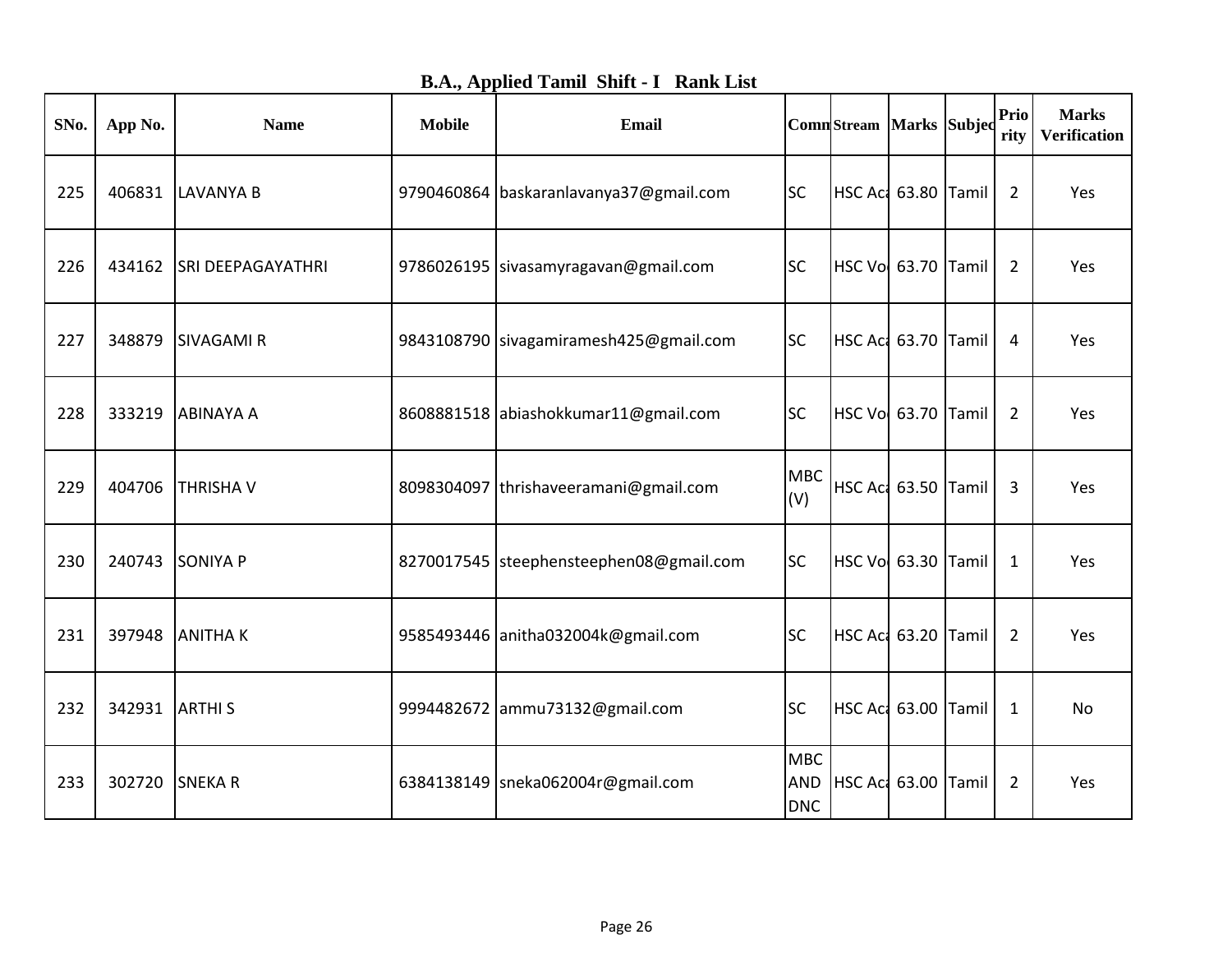|  |  |  |  | <b>B.A., Applied Tamil Shift - I Rank List</b> |
|--|--|--|--|------------------------------------------------|
|--|--|--|--|------------------------------------------------|

| SNo. | App No. | <b>Name</b>              | <b>Mobile</b> | Email                                       |                   | ComnStream Marks Subjec    |  | Prio<br>rity   | <b>Marks</b><br><b>Verification</b> |
|------|---------|--------------------------|---------------|---------------------------------------------|-------------------|----------------------------|--|----------------|-------------------------------------|
| 234  | 397935  | <b>GAYATHRI</b>          |               | 9361125468 arabamuba6715@gmail.com          | <b>SC</b>         | HSC Ac 63.00 Tamil         |  | 5              | Yes                                 |
| 235  | 480914  | <b>VINITHA</b>           |               | 8220759364 vinithakavitha8@gmail.com        | <b>SC</b>         | HSC Act 63.00 Tamil        |  | $\mathbf{1}$   | Yes                                 |
| 236  | 399431  | <b>KAVIYA G</b>          |               | 9698674438 kaviyaganesan2212@gmail.com      | <b>SC</b>         | HSC Act 63.00 Tamil        |  | $\mathbf{1}$   | Yes                                 |
| 237  | 491245  | <b>MOULIKA M</b>         |               | 9342548626   mahathevanm6@gmail.com         | <b>SC</b>         | HSC Aci 62.80 Tamil        |  | 3              | Yes                                 |
| 238  | 508860  | <b>RANJANI</b>           |               | 9655682509   nazimnidur@gmail.com           | <b>MBC</b><br>(V) | HSC Act 62.50 Tamil        |  | $\mathbf{1}$   | No                                  |
| 239  | 253125  | <b>SUBASRIE</b>          |               | 9789672240 lilaiyaraja671@gmail.com         | <b>SC</b>         | HSC Act 62.50 Tamil        |  | 3              | Yes                                 |
| 240  | 246665  | <b>KAVIYA M</b>          |               | 7868961221 akashkalai5335@gmail.com         | <b>SC</b>         | HSC Aci 62.40 Tamil        |  | 1              | Yes                                 |
| 241  | 473037  | <b>SANTHIYA T</b>        |               | 9865633828 santhiyathangadurai02@gmail.com  | <b>SC</b>         | HSC Act 62.40 Tamil        |  | 5              | No                                  |
| 242  | 404021  | <b>RAKSHANA SWEETY R</b> |               | 9566830581   rakshanarajmohan2003@gmail.com | <b>BC</b>         | <b>HSC Vol 62.30 Tamil</b> |  | $\overline{2}$ | <b>No</b>                           |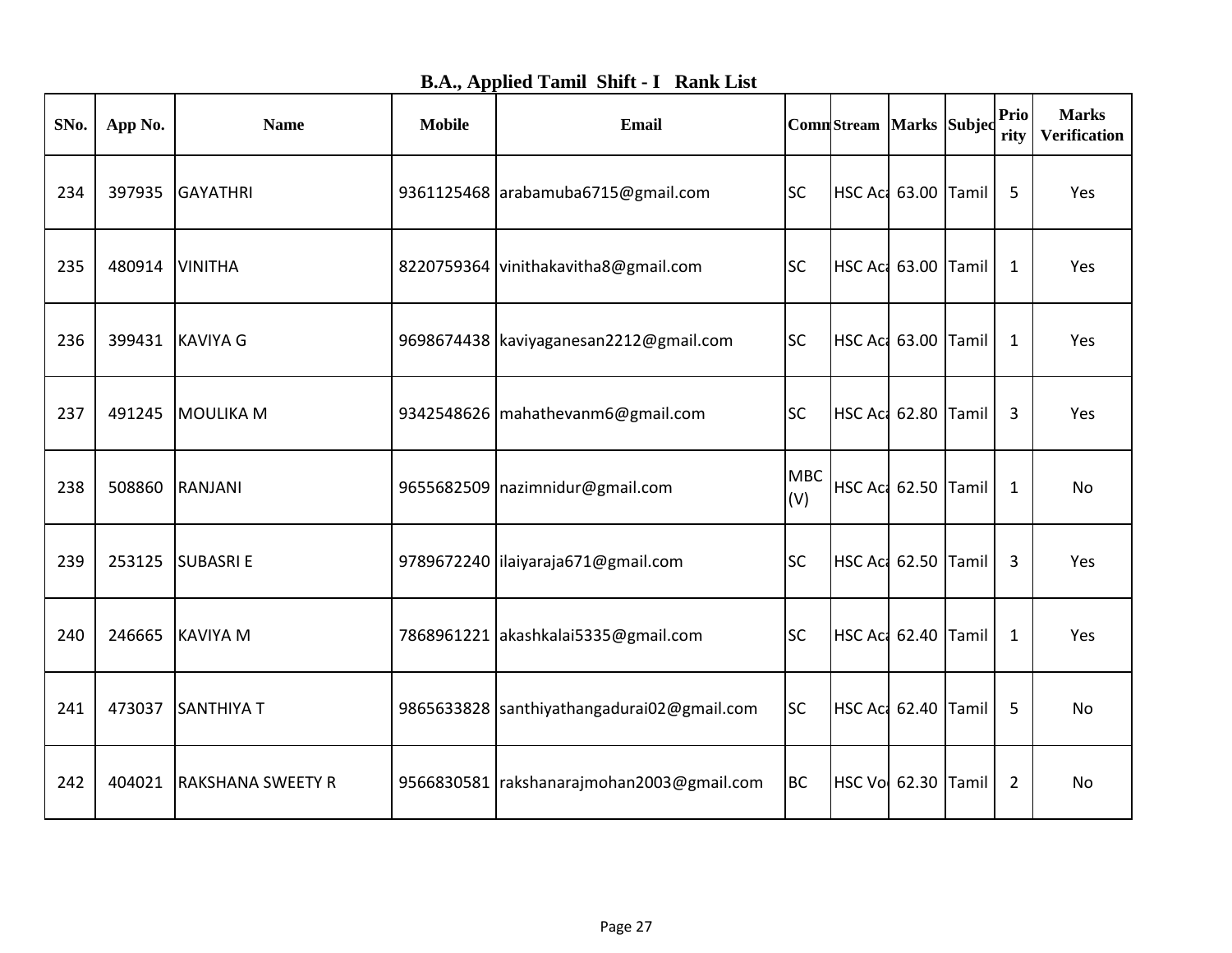| <b>B.A., Applied Tamil Shift - I Rank List</b> |  |  |  |  |  |
|------------------------------------------------|--|--|--|--|--|
|------------------------------------------------|--|--|--|--|--|

| SNo. | App No. | <b>Name</b>            | <b>Mobile</b> | Email                                  |                   | ComnStream Marks Subjed    |                            | Prio<br>rity   | <b>Marks</b><br><b>Verification</b> |
|------|---------|------------------------|---------------|----------------------------------------|-------------------|----------------------------|----------------------------|----------------|-------------------------------------|
| 243  | 505830  | <b>DEVADHARSHINI M</b> |               | 6382330946   ncicnclc1@gmail.com       | <b>SC</b>         | HSC Aci 62.20 Tamil        |                            | 3              | No                                  |
| 244  | 434489  | <b>SARALA R</b>        |               | 8925354887  saralar200415@gmail.com    | <b>SC</b>         | HSC Aci 62.10 Tamil        |                            | 2              | Yes                                 |
| 245  | 372609  | <b>NISHANTHI K</b>     |               | 9843406217   ktmalphaktm@gmail.com     | <b>BC</b>         | <b>HSC Ac: 61.70 Tamil</b> |                            | 1              | Yes                                 |
| 246  | 393656  | <b>KAYALVIZHI G</b>    |               | 9787709468 agoram8878@gmail.com        | <b>SC</b>         | HSC Act 61.70 Tamil        |                            | 2              | Yes                                 |
| 247  | 305954  | MAHADEVI.M             |               | 9944359054 sriramf@gmail.com           | <b>MBC</b><br>(V) | HSC Act 61.60 Tamil        |                            | 3              | Yes                                 |
| 248  | 396584  | MANASHA M              |               | 9442933677 venniladeva30@gmail.com     | <b>SC</b>         | HSC Act 61.50 Tamil        |                            | 1              | Yes                                 |
| 249  | 471540  | <b>KIRUBA V</b>        |               | 9597072085   kirubakumar3107@gmail.com | <b>MBC</b><br>(V) | HSC Act 61.20 Tamil        |                            | 3              | Yes                                 |
| 250  | 334621  | DEVIPRIYA              |               | 9655172129 ddevipriya996@gmail.com     | <b>MBC</b><br>(V) | <b>HSC Act 61.20 Tamil</b> |                            | $\mathbf{1}$   | Yes                                 |
| 251  | 298412  | <b>ARTHIR</b>          |               | 9791866251 aarthia941@gmail.com        | <b>MBC</b><br>(V) |                            | <b>HSC Act 61.20 Tamil</b> | $\overline{2}$ | Yes                                 |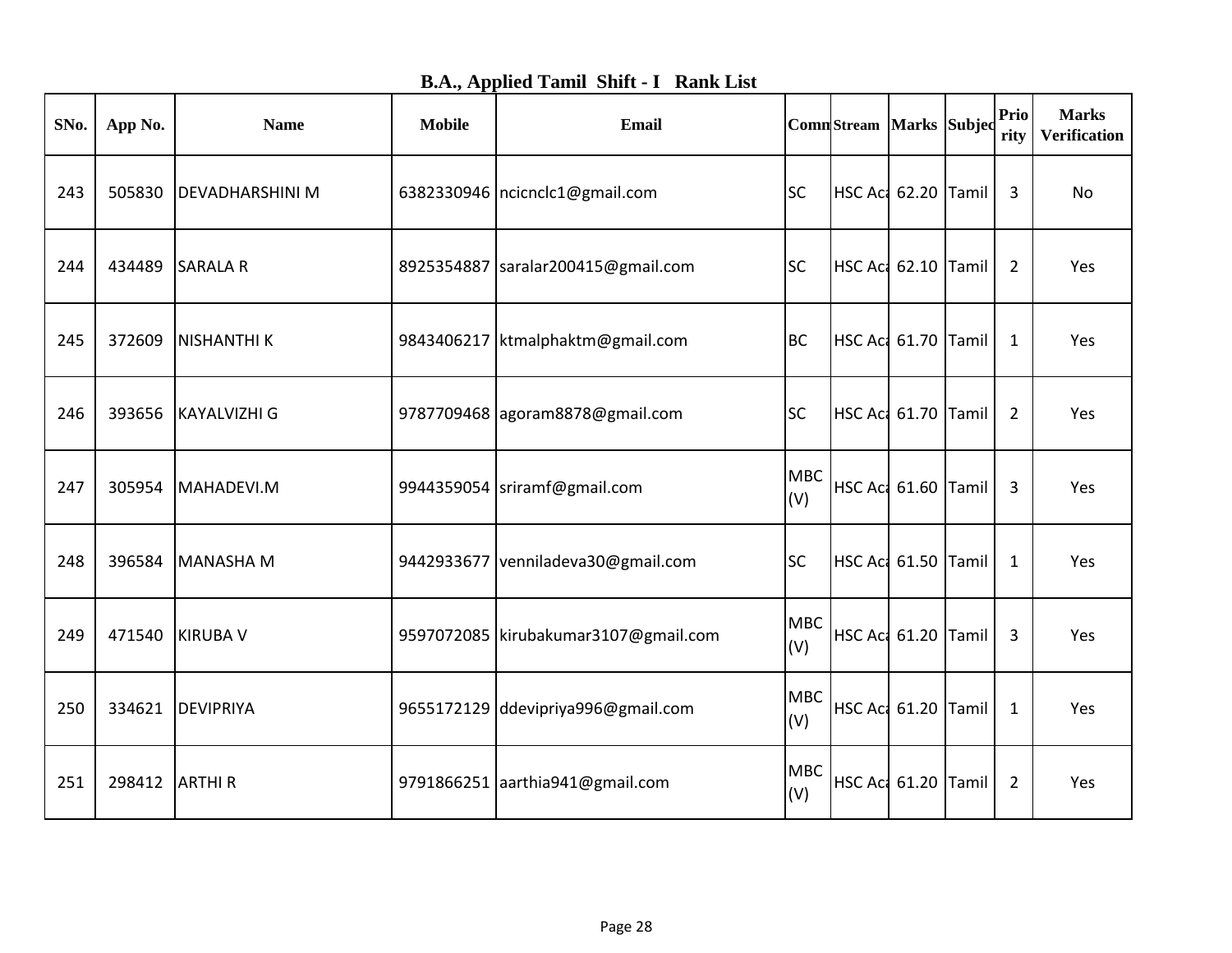|  |  |  |  | <b>B.A., Applied Tamil Shift - I Rank List</b> |
|--|--|--|--|------------------------------------------------|
|--|--|--|--|------------------------------------------------|

| SNo. | App No. | <b>Name</b>             | <b>Mobile</b> | <b>Email</b>                                     |           | <b>Comn</b> Stream Marks Subjed |  | Prio<br>rity   | <b>Marks</b><br><b>Verification</b> |
|------|---------|-------------------------|---------------|--------------------------------------------------|-----------|---------------------------------|--|----------------|-------------------------------------|
| 252  | 452257  | <b>DHANUSIYA V</b>      |               | 7639148178 dhanu25200402@gmail.com               | <b>SC</b> | HSC Aci 61.10 Tamil             |  | $\mathbf{1}$   | Yes                                 |
| 253  | 386109  | <b>VINOSHALINI G</b>    |               | 9843518639 vinoshalini04@gmail.com               | <b>SC</b> | HSC Aci 61.00 Tamil             |  | 2              | Yes                                 |
| 254  | 503920  | <b>SINEGA M</b>         |               | 6369935116 boopathikettavanboopathi@gmail.com BC |           | <b>HSC Ac: 61.00 Tamil</b>      |  | 1              | Yes                                 |
| 255  | 351139  | <b>PRIYANKAP</b>        |               | 7358833384   paramaguru384@gmail.com             | <b>SC</b> | HSC Act 60.80 Tamil             |  | 1              | Yes                                 |
| 256  | 214251  | <b>SANTHIYA S</b>       |               | 8531948610 ammaappa2829@gmail.com                | <b>SC</b> | HSC Act 60.80 Tamil             |  | $\mathbf{1}$   | Yes                                 |
| 257  | 418335  | JENCY J                 |               | 7502253250   jency3250@gmail.com                 | <b>BC</b> | HSC Act 60.70 Tamil             |  | 3              | Yes                                 |
| 258  | 436523  | <b>KAVIYA A</b>         |               | 9787561363 kaviya2004a@gmail.com                 | <b>SC</b> | HSC Aci 60.60 Tamil             |  | $\overline{2}$ | Yes                                 |
| 259  | 462004  | <b>PAVITHRAS</b>        |               | 9994405789   pa2872004@gmail.com                 | <b>SC</b> | HSC Act 60.60 Tamil             |  | $\mathbf{1}$   | Yes                                 |
| 260  | 338855  | <b>BAKKIYALAKSHMI B</b> |               | 6380131424 vuvankabilar@gmail.com                | <b>SC</b> | HSC Act 60.60 Tamil             |  | 3              | Yes                                 |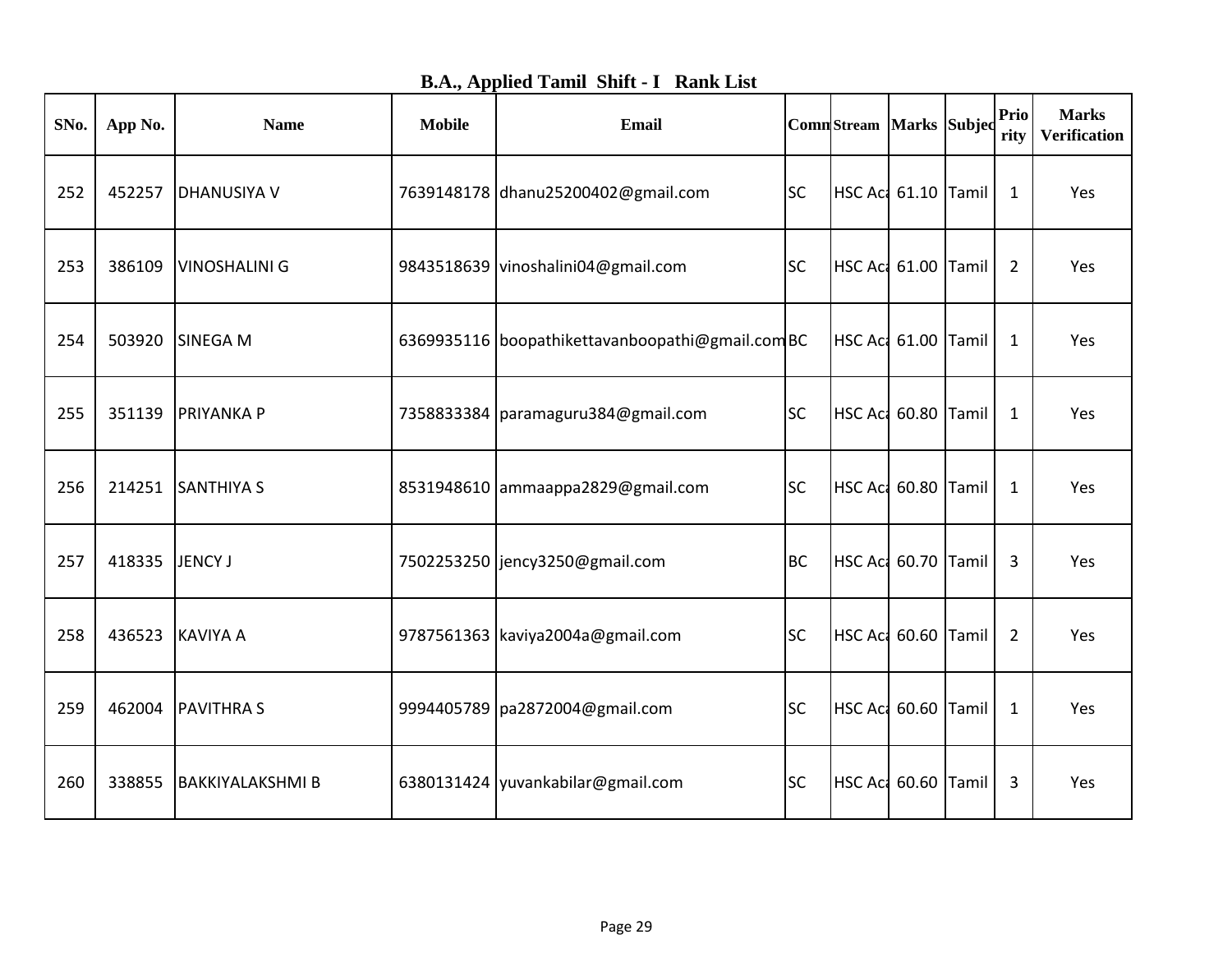| <b>B.A., Applied Tamil Shift - I Rank List</b> |  |  |
|------------------------------------------------|--|--|
|------------------------------------------------|--|--|

| SNo. | App No. | <b>Name</b>       | <b>Mobile</b> | Email                                     |           | ComnStream Marks Subjec    |  | Prio<br>rity   | <b>Marks</b><br><b>Verification</b> |
|------|---------|-------------------|---------------|-------------------------------------------|-----------|----------------------------|--|----------------|-------------------------------------|
| 261  | 402264  | <b>SHERIN L</b>   |               | 8438701172 sherinlenin105@gmail.com       | <b>BC</b> | HSC Act 60.40 Tamil        |  | 3              | Yes                                 |
| 262  | 459351  | <b>SWETHAR</b>    |               | 6379774365 gayathri.somu96@gmail.com      | <b>SC</b> | HSC Act 60.30 Tamil        |  | $\overline{2}$ | Yes                                 |
| 263  | 405314  | <b>ABITHAR</b>    |               | 8270858290 abitharaja27@gmail.com         | <b>BC</b> | HSC Act 60.30 Tamil        |  | $\overline{2}$ | Yes                                 |
| 264  | 402533  | <b>GOPIKA S</b>   |               | 9600121300 vinothyogi1990@gmail.com       | <b>SC</b> | HSC Act 60.30 Tamil        |  | $\mathbf{1}$   | Yes                                 |
| 265  | 209595  | <b>RUBA A</b>     |               | 8056855885   rajeshpkrajesh6@gmail.com    | <b>SC</b> | HSC Aci 60.30 Tamil        |  | 3              | Yes                                 |
| 266  | 422378  | MAHESHWARI M      |               | 7358841756 Maheshwari3472004@gmail.com    | <b>SC</b> | HSC Aci 60.10 Tamil        |  | 1              | Yes                                 |
| 267  | 288310  | <b>ANUSIYA A</b>  |               | 7395852567   jkcommunication 85@gmail.com | <b>SC</b> | HSC Act 60.00 Tamil        |  | $\mathbf{1}$   | No                                  |
| 268  | 478777  | <b>NANTHINI V</b> |               | 7539905492 sivanesan31051997@gmail.com    | <b>SC</b> | <b>HSC Ac: 60.00 Tamil</b> |  | $\overline{2}$ | No                                  |
| 269  | 419901  | KAVIYA M          |               | 8489833984   maarikutty3002@gmail.com     | <b>SC</b> | HSC Aci 60.00 Tamil        |  | 1              | No                                  |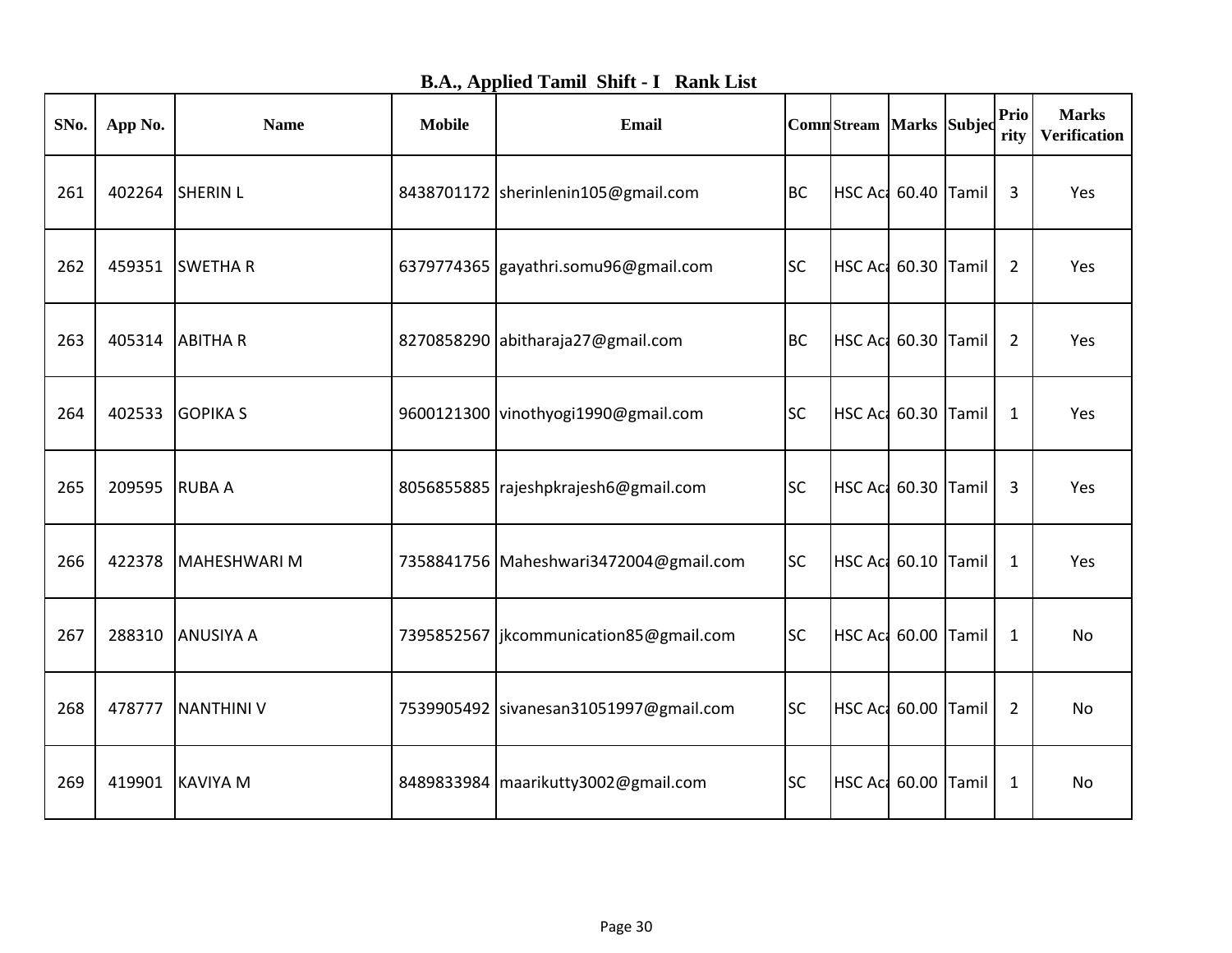| <b>B.A., Applied Tamil Shift - I Rank List</b> |  |  |
|------------------------------------------------|--|--|
|------------------------------------------------|--|--|

| SNo. | App No. | <b>Name</b>         | <b>Mobile</b> | Email                                           |                          | ComnStream Marks Subjed |  | Prio<br>rity | <b>Marks</b><br><b>Verification</b> |
|------|---------|---------------------|---------------|-------------------------------------------------|--------------------------|-------------------------|--|--------------|-------------------------------------|
| 270  | 481393  | <b>KOWSALYA M</b>   |               | 9894768624 kowsalyam02004@gmail.com             | <b>MBC</b><br>(V)        | HSC Act 60.00 Tamil     |  | $\mathbf{1}$ | Yes                                 |
| 271  | 254011  | <b>DIVYA</b>        |               | 9342083073 vasanthidivya123@gmail.com           | <b>MBC</b><br><b>DNC</b> | AND HSC Act 59.90 Tamil |  | 1            | No                                  |
| 272  | 340467  | MEERA               |               | 6374293997   meeras1703@gmail.com               | <b>SC</b>                | HSC Act 59.90 Tamil     |  | 2            | Yes                                 |
| 273  | 301132  | <b>DHAARINIE</b>    |               | 9843501404 dhaarini052004e@gmail.com            | <b>MBC</b><br>(V)        | HSC Act 59.70 Tamil     |  | $\mathbf{1}$ | Yes                                 |
| 274  | 332528  | <b>JANSIYA M</b>    |               | 9344613342   johnsonm9787@gmail.com             | <b>SC</b>                | HSC Aci 59.70 Tamil     |  | 1            | Yes                                 |
| 275  | 313359  | <b>ANUSUYA S</b>    |               | 8190883672 selvaselvarowdyselva006@gmail.com SC |                          | HSC Act 59.50 Tamil     |  | 3            | Yes                                 |
| 276  | 460275  | <b>SUGANYA N</b>    |               | 9445511543   fashionindia 205@gmail.com         | <b>MBC</b><br>(V)        | HSC Act 59.40 Tamil     |  | 3            | Yes                                 |
| 277  | 439619  | <b>TAMILSELVI T</b> |               | 9655159019 aristatilanatarajan@gmail.com        | <b>SC</b>                | HSC Ac: 59.40 Tamil     |  | $\mathbf{1}$ | Yes                                 |
| 278  | 336650  | <b>CHELLASAKTHI</b> |               | 6385234711 chellasakthik2409@gmail.com          | <b>SCA</b>               | HSC Act 59.30 Tamil     |  | 5            | Yes                                 |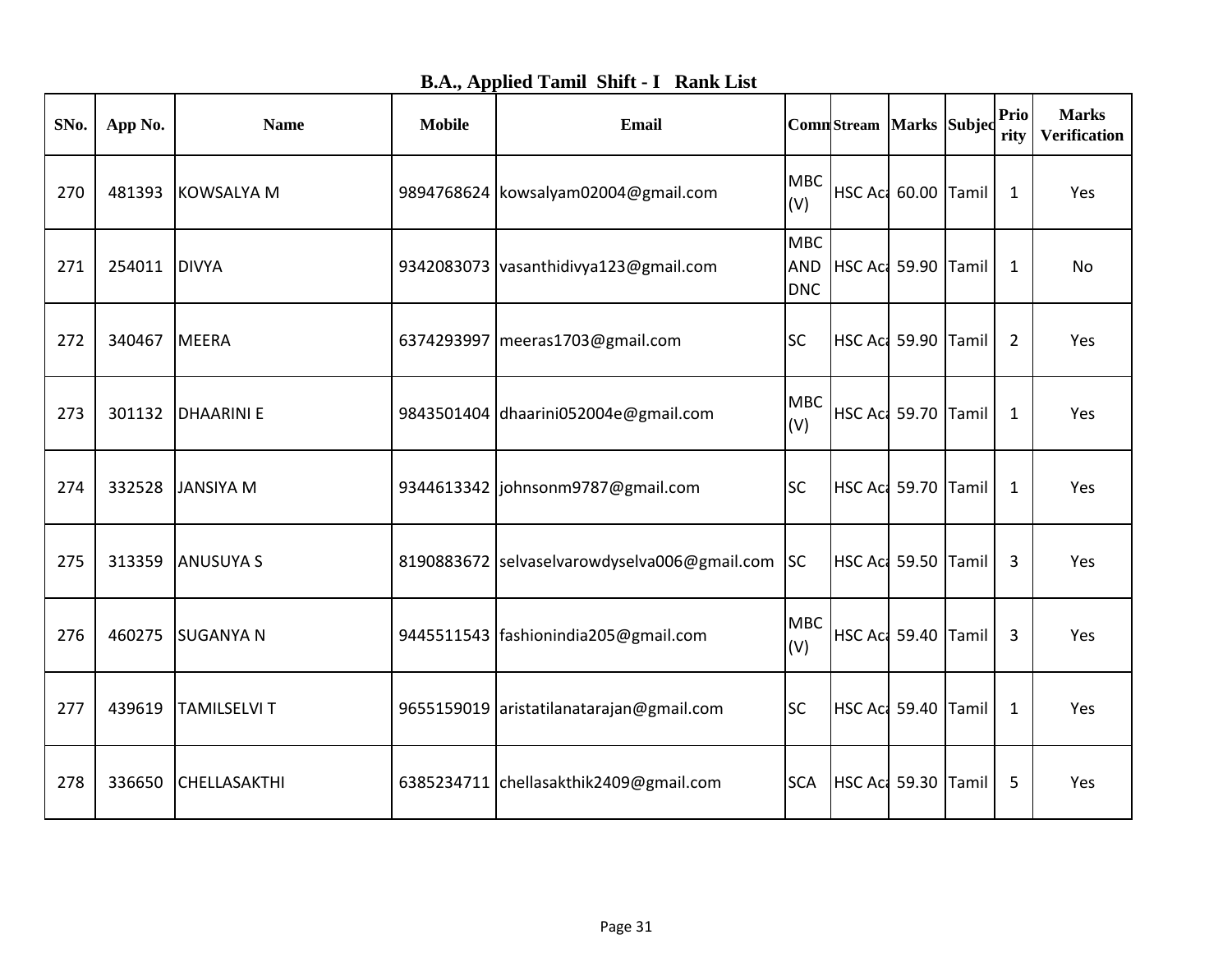| <b>B.A., Applied Tamil Shift - I Rank List</b> |  |
|------------------------------------------------|--|
|------------------------------------------------|--|

| SNo. | App No. | <b>Name</b>           | <b>Mobile</b> | <b>Email</b>                            |                   | Comn Stream   Marks   Subjed |  | <b>Prio</b><br>rity | <b>Marks</b><br><b>Verification</b> |
|------|---------|-----------------------|---------------|-----------------------------------------|-------------------|------------------------------|--|---------------------|-------------------------------------|
| 279  | 398559  | <b>ELAKIYA E</b>      |               | 8973450033 elakiyavictoriya@gmail.com   | <b>SC</b>         | HSC Act 59.20 Tamil          |  | 3                   | Yes                                 |
| 280  | 473383  | MANJULA N             |               | 8675797973   manjula102004n@gmail.com   | <b>SCA</b>        | HSC Act 59.10 Tamil          |  | 2                   | Yes                                 |
| 281  | 500486  | <b>SUBALAKSHMIR</b>   |               | 8015495365   rsubalakshmi202@gmail.com  | <b>MBC</b><br>(V) | HSC Act 59.00 Tamil          |  | $\overline{2}$      | Yes                                 |
| 282  | 454017  | <b>SATHYA SRIB</b>    |               | 6374774469   nmadhannagaraj95@gmail.com | <b>SC</b>         | HSC Act 59.00 Tamil          |  | 3                   | Yes                                 |
| 283  | 346724  | <b>SRUTHIJ</b>        |               | 8610246961 sruthiprakash2004@gmail.com  | <b>SC</b>         | HSC Act 58.90 Tamil          |  | 2                   | Yes                                 |
| 284  | 207316  | <b>PARAMESHWARI R</b> |               | 9025255054 bhuvanaparamu2003@gmail.com  | <b>MBC</b><br>(V) | HSC Vol 58.60 Tamil          |  | 3                   | Yes                                 |
| 285  | 304233  | <b>SUJITHAS</b>       |               | 9626736189 sujithasuresh793@gmail.com   | <b>SC</b>         | HSC Vol 58.50 Tamil          |  | 1                   | Yes                                 |
| 286  | 360770  | <b>VIGNESHWARI J</b>  |               | 9788504218 vigneshwari240704@gmail.com  | <b>SC</b>         | HSC Act 58.50 Tamil          |  | $\overline{2}$      | Yes                                 |
| 287  | 287931  | SANGEETHA A           |               | 6374608962   mapadisandosh@gmail.com    | <b>BC</b>         | HSC Vol 58.50 Tamil          |  | 1                   | Yes                                 |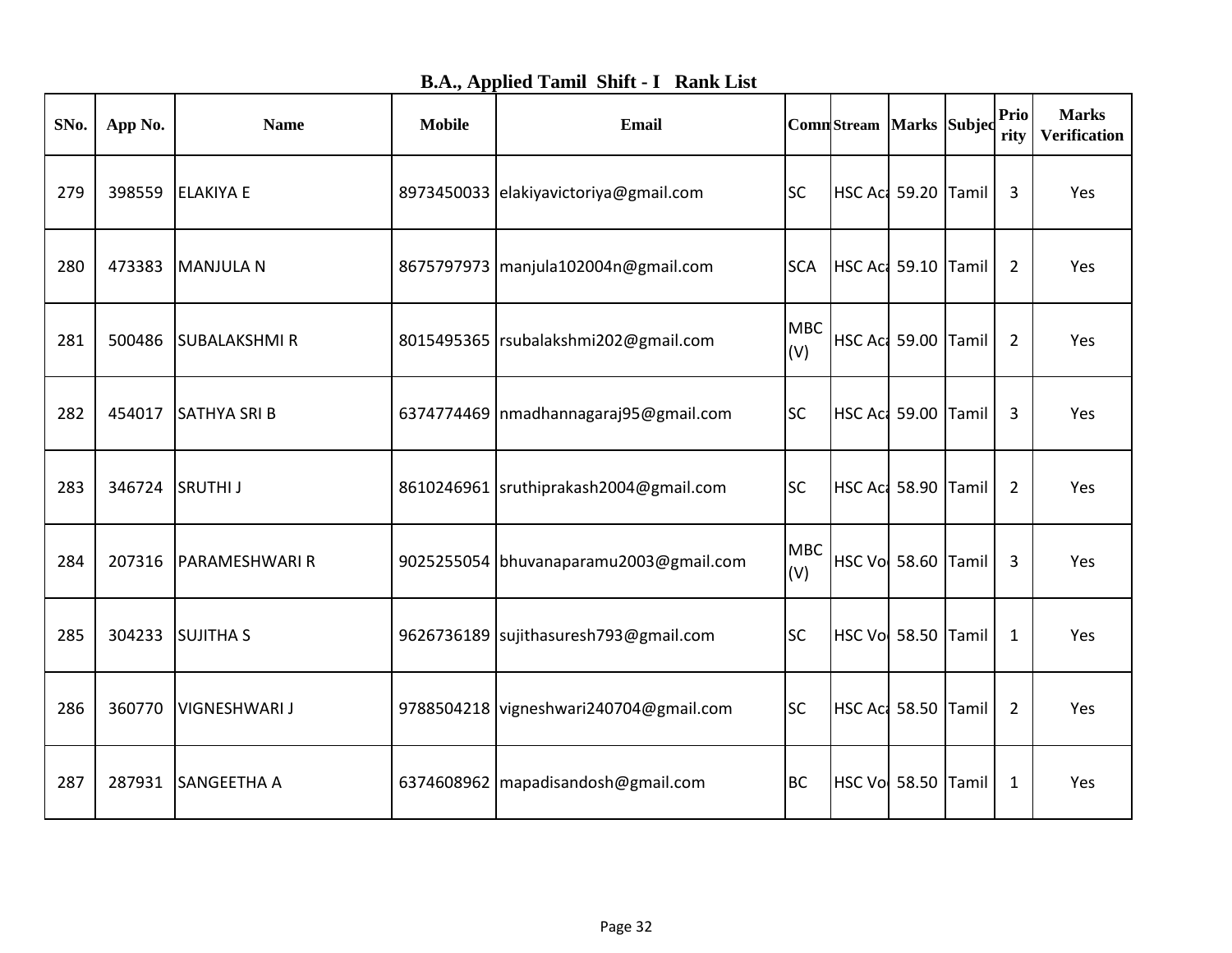| <b>B.A., Applied Tamil Shift - I Rank List</b> |  |
|------------------------------------------------|--|
|------------------------------------------------|--|

| SNo. | App No. | <b>Name</b>       | <b>Mobile</b> | Email                                    |                                        | ComnStream Marks Subjec |  | Prio<br>rity   | <b>Marks</b><br><b>Verification</b> |
|------|---------|-------------------|---------------|------------------------------------------|----------------------------------------|-------------------------|--|----------------|-------------------------------------|
| 288  | 267375  | DHIVYA.S          |               | 9444009453   mgraajendhiron@gmail.com    | <b>BC</b>                              | HSC Vol 58.30 Tamil     |  | 3              | Yes                                 |
| 289  | 491636  | <b>KASTHURIM</b>  |               | 8438632905   praveenabsc2003@gmail.com   | <b>SC</b>                              | HSC Act 58.20 Tamil     |  | $\mathbf{1}$   | Yes                                 |
| 290  | 479540  | <b>VANISRI</b>    |               | 9488121648 vanisrisivachandran@gmail.com | <b>SC</b>                              | HSC Vol 58.00 Tamil     |  | $\overline{2}$ | No                                  |
| 291  | 354280  | <b>UMA M</b>      |               | 9629711828 arumugamr300@gmail.com        | <b>MBC</b><br><b>AND</b><br><b>DNC</b> | HSC Vol 58.00 Tamil     |  | $\mathbf{1}$   | Yes                                 |
| 292  | 337235  | <b>VANISRI S</b>  |               | 9488121648 vaanivaani170@gmail.com       | <b>SC</b>                              | HSC Vol 58.00 Tamil     |  | $\mathbf{1}$   | Yes                                 |
| 293  | 394622  | KARKUZHALI        |               | 9751061446 thozhanab17@gmail.com         | <b>SC</b>                              | HSC Vol 57.70 Tamil     |  | 4              | Yes                                 |
| 294  | 378335  | <b>VEMBARASIB</b> |               | 9995449147 vembarasibas@gmail.com        | <b>SC</b>                              | HSC Act 57.50 Tamil     |  | 1              | Yes                                 |
| 295  | 201097  | SAKILA R          |               | 9342493966 sakila5089ktm@gmail.com       | <b>SC</b>                              | HSC Act 57.40 Tamil     |  | $\mathbf{1}$   | Yes                                 |
| 296  | 236553  | <b>SARANYAK</b>   |               | 9962410230 saranyak25072004@gmail.com    | <b>SC</b>                              | HSC Vol 57.40 Tamil     |  | $\mathbf{1}$   | Yes                                 |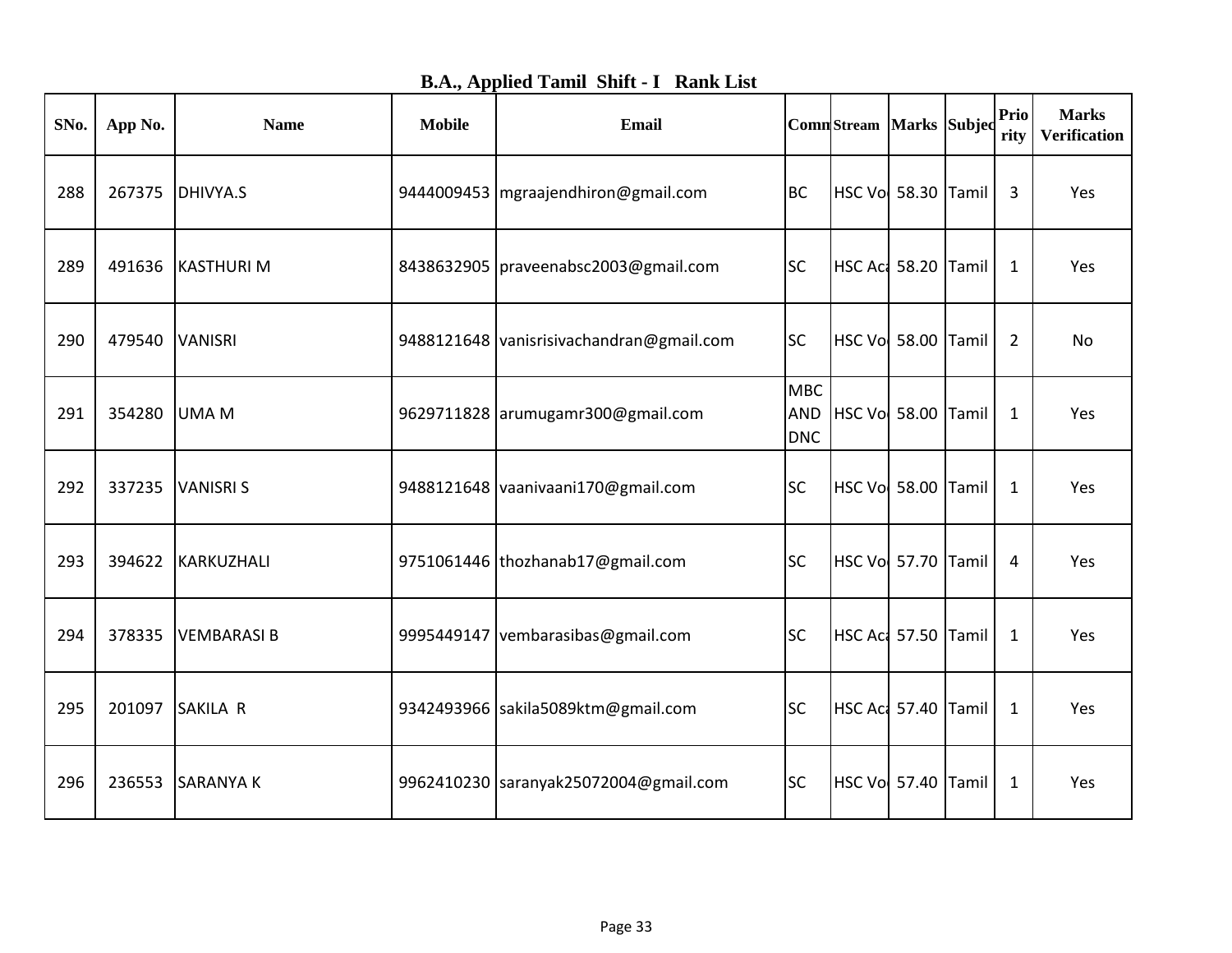|  |  | <b>B.A., Applied Tamil Shift - I Rank List</b> |
|--|--|------------------------------------------------|
|  |  |                                                |

| SNo. | App No. | <b>Name</b>            | <b>Mobile</b> | Email                                      |                   | ComnStream Marks Subjed |  | Prio<br>rity   | <b>Marks</b><br><b>Verification</b> |
|------|---------|------------------------|---------------|--------------------------------------------|-------------------|-------------------------|--|----------------|-------------------------------------|
| 297  | 306365  | JAYASRI R              |               | 9551682447   jayasri012004r@gmail.com      | <b>SC</b>         | HSC Act 57.40 Tamil     |  | $\overline{2}$ | Yes                                 |
| 298  | 492477  | <b>SANTHIYA S</b>      |               | 8760544663 sandhiyasasi24042004@gmail.com  | <b>SC</b>         | HSC Act 57.20 Tamil     |  | 1              | Yes                                 |
| 299  | 354968  | INDHUMATHI             |               | 6383378901   rajkarthi 113@gmail.com       | <b>SC</b>         | HSC Act 56.90 Tamil     |  | $\mathbf{1}$   | Yes                                 |
| 300  | 348301  | <b>SANTHIYA S</b>      |               | 7092274137   santhiya 20040706@gmail.com   | <b>SC</b>         | HSC Act 56.90 Tamil     |  | $\mathbf{1}$   | Yes                                 |
| 301  | 504629  | <b>DEVADHARSHINI V</b> |               | 9698315862 devadharshini11052003@gmail.com | <b>BC</b>         | HSC Act 56.90 Tamil     |  | 2              | Yes                                 |
| 302  | 394575  | SANTHIYA               |               | 8428569598 santhiya372003@gmail.com        | <b>SC</b>         | HSC Act 56.50 Tamil     |  | $\overline{2}$ | Yes                                 |
| 303  | 294628  | JANANI K               |               | 8270931210   jananikaramel 2004@gmail.com  | <b>SC</b>         | HSC Vol 56.40 Tamil     |  | 1              | Yes                                 |
| 304  | 419271  | <b>GOKILA R</b>        |               | 9843962693 gokilarenganathan2004@gmail.com | <b>MBC</b><br>(V) | HSC Act 56.20 Tamil     |  | 3              | Yes                                 |
| 305  | 435609  | <b>LATHIKA S</b>       |               | 7695902058   prasathsivakumar0@gmail.com   | <b>SC</b>         | HSC Act 56.20 Tamil     |  | 1              | Yes                                 |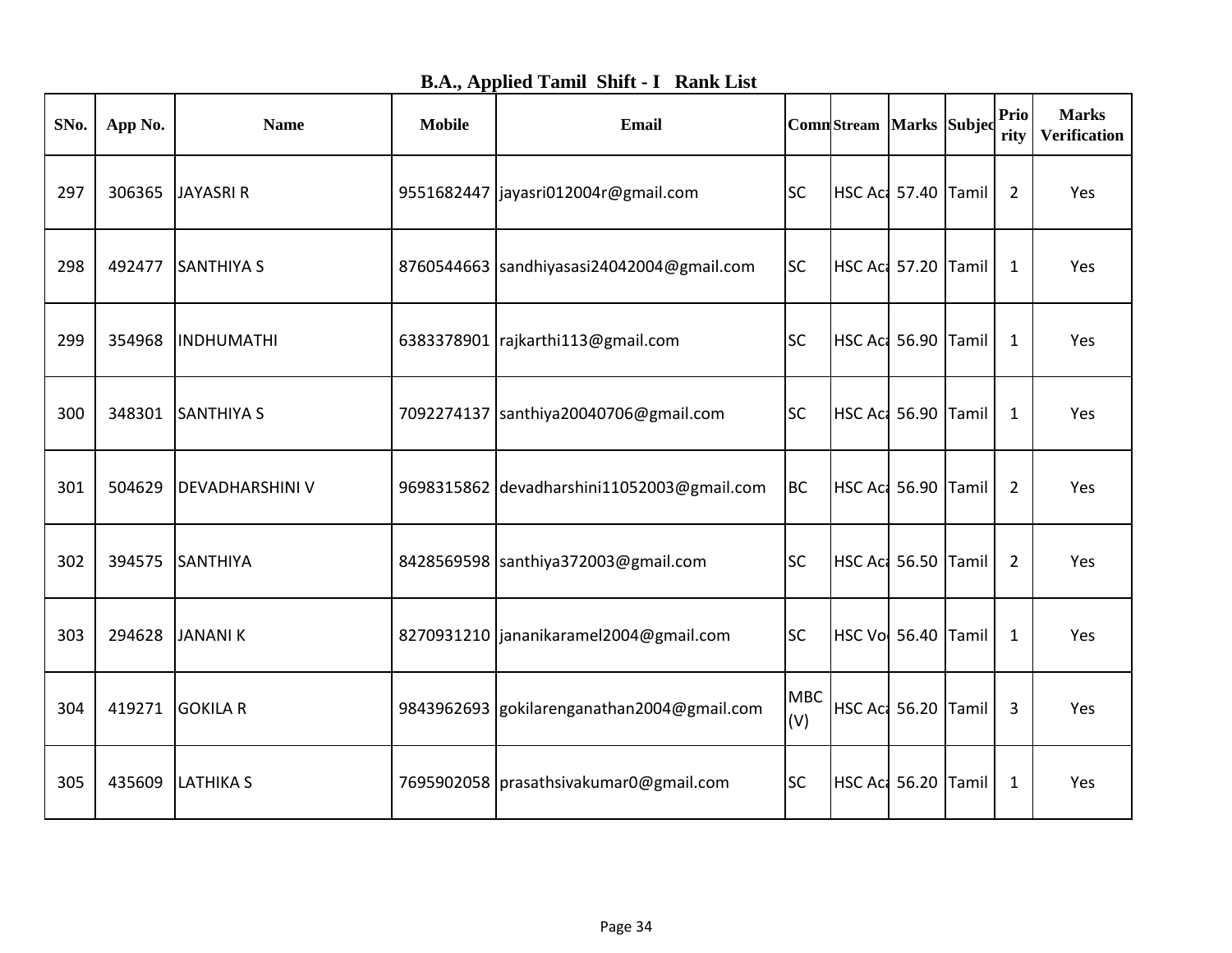|  |  |  |  | <b>B.A., Applied Tamil Shift - I Rank List</b> |
|--|--|--|--|------------------------------------------------|
|--|--|--|--|------------------------------------------------|

| SNo. | App No. | <b>Name</b>          | <b>Mobile</b> | Email                                     |                   | <b>Comn</b> Stream Marks Subjec |  | Prio<br>rity   | <b>Marks</b><br><b>Verification</b> |
|------|---------|----------------------|---------------|-------------------------------------------|-------------------|---------------------------------|--|----------------|-------------------------------------|
| 306  | 373956  | MAGESHWARI M         |               | 9487972822 muruganmagesh20048@gmail.com   | <b>SC</b>         | HSC Act 56.20 Tamil             |  | $\mathbf{1}$   | Yes                                 |
| 307  | 464107  | <b>ANITHA A</b>      |               | 6385606735 thiyagakavi243@gmail.com       | <b>SC</b>         | HSC Vol 56.00 Tamil             |  | 3              | No                                  |
| 308  | 235184  | <b>PUNITHAN</b>      |               | 9787241167   punithalatha1@gmail.com      | <b>SC</b>         | HSC Aci 56.00 Tamil             |  | 3              | Yes                                 |
| 309  | 229246  | <b>PREETHAR</b>      |               | 8220598053   preetha08102003@gmail.com    | <b>SC</b>         | HSC Vol 56.00 Tamil             |  | $\mathbf{1}$   | Yes                                 |
| 310  | 407160  | MAHALAKSHMI S        |               | 8270935627   manizing 071996@gmail.com    | <b>BC</b>         | HSC Aci 55.40 Tamil             |  | 1              | Yes                                 |
| 311  | 201983  | <b>GAYATHRIP</b>     |               | 7397158148 MADHAVANMADHAVAN28630@GMAI     | <b>MBC</b><br>(V) | HSC Act 54.00 Tamil             |  | $\overline{2}$ | <b>No</b>                           |
| 312  | 345865  | <b>SUGANYA A</b>     |               | 9715282868   rameshanandhan1984@gmail.com | <b>SC</b>         | HSC Aci 48.00 Tamil             |  | 3              | No                                  |
| 313  | 368009  | <b>SUBALAKSHMI M</b> |               | 9095459667 subalakshmi29012003@gmail.com  | <b>BC</b>         | HSC Act 48.00 Tamil             |  | $\overline{2}$ | No                                  |
| 314  | 501867  | <b>SATHIYA B</b>     |               | 6384219761 sathiya13022001@gmail.com      | <b>MBC</b><br>(V) | <b>HSC Vol 46.00 Tamil</b>      |  | $\overline{2}$ | No                                  |